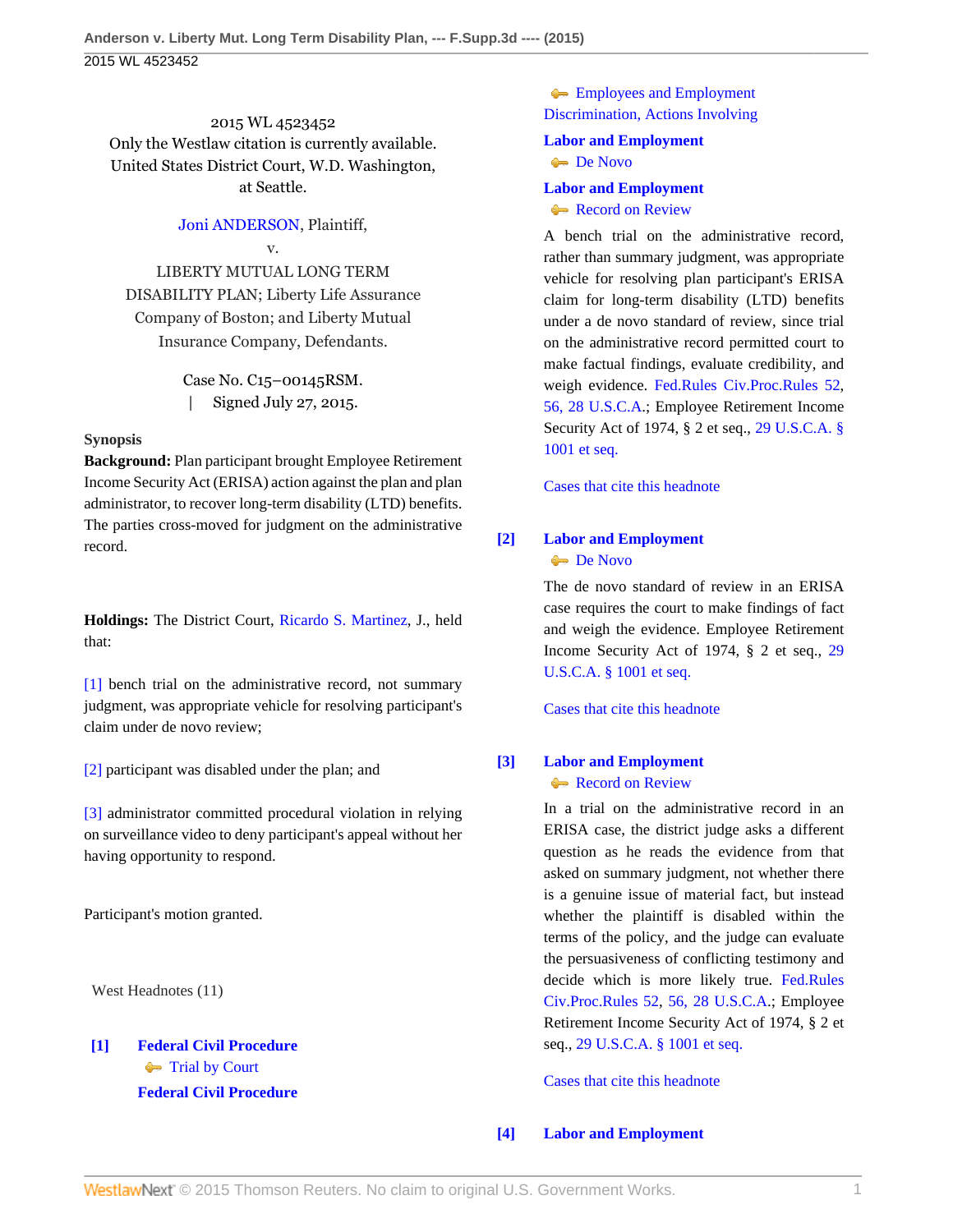### **[De Novo](http://www.westlaw.com/Browse/Home/KeyNumber/231Hk686/View.html?docGuid=I5f3227e6352611e5b4bafa136b480ad2&originationContext=document&vr=3.0&rs=cblt1.0&transitionType=DocumentItem&contextData=(sc.UserEnteredCitation))**

When conducting a de novo review of the record in an ERISA case, the court does not give deference to the claim administrator's decision, but rather determines in the first instance if the claimant has adequately established that he or she is disabled under the terms of the plan. Employee Retirement Income Security Act of 1974, § 2 et seq., [29 U.S.C.A. § 1001 et seq.](http://www.westlaw.com/Link/Document/FullText?findType=L&pubNum=1000546&cite=29USCAS1001&originatingDoc=I5f3227e6352611e5b4bafa136b480ad2&refType=LQ&originationContext=document&vr=3.0&rs=cblt1.0&transitionType=DocumentItem&contextData=(sc.UserEnteredCitation))

### [Cases that cite this headnote](http://www.westlaw.com/Link/RelatedInformation/DocHeadnoteLink?docGuid=I5f3227e6352611e5b4bafa136b480ad2&headnoteId=203677388400420150918&originationContext=document&vr=3.0&rs=cblt1.0&transitionType=CitingReferences&contextData=(sc.UserEnteredCitation))

### <span id="page-1-2"></span>**[\[5\]](#page-6-1) [Labor and Employment](http://www.westlaw.com/Browse/Home/KeyNumber/231H/View.html?docGuid=I5f3227e6352611e5b4bafa136b480ad2&originationContext=document&vr=3.0&rs=cblt1.0&transitionType=DocumentItem&contextData=(sc.UserEnteredCitation)) [De Novo](http://www.westlaw.com/Browse/Home/KeyNumber/231Hk686/View.html?docGuid=I5f3227e6352611e5b4bafa136b480ad2&originationContext=document&vr=3.0&rs=cblt1.0&transitionType=DocumentItem&contextData=(sc.UserEnteredCitation))**

Under de novo review in ERISA case, plan administrator's evaluation of the evidence is not accorded any deference or presumption of correctness. Employee Retirement Income Security Act of 1974, § 2 et seq., [29 U.S.C.A. §](http://www.westlaw.com/Link/Document/FullText?findType=L&pubNum=1000546&cite=29USCAS1001&originatingDoc=I5f3227e6352611e5b4bafa136b480ad2&refType=LQ&originationContext=document&vr=3.0&rs=cblt1.0&transitionType=DocumentItem&contextData=(sc.UserEnteredCitation)) [1001 et seq.](http://www.westlaw.com/Link/Document/FullText?findType=L&pubNum=1000546&cite=29USCAS1001&originatingDoc=I5f3227e6352611e5b4bafa136b480ad2&refType=LQ&originationContext=document&vr=3.0&rs=cblt1.0&transitionType=DocumentItem&contextData=(sc.UserEnteredCitation))

#### [Cases that cite this headnote](http://www.westlaw.com/Link/RelatedInformation/DocHeadnoteLink?docGuid=I5f3227e6352611e5b4bafa136b480ad2&headnoteId=203677388400520150918&originationContext=document&vr=3.0&rs=cblt1.0&transitionType=CitingReferences&contextData=(sc.UserEnteredCitation))

### <span id="page-1-3"></span>**[\[6\]](#page-6-2) [Labor and Employment](http://www.westlaw.com/Browse/Home/KeyNumber/231H/View.html?docGuid=I5f3227e6352611e5b4bafa136b480ad2&originationContext=document&vr=3.0&rs=cblt1.0&transitionType=DocumentItem&contextData=(sc.UserEnteredCitation)) [De Novo](http://www.westlaw.com/Browse/Home/KeyNumber/231Hk686/View.html?docGuid=I5f3227e6352611e5b4bafa136b480ad2&originationContext=document&vr=3.0&rs=cblt1.0&transitionType=DocumentItem&contextData=(sc.UserEnteredCitation))**

Under de novo review in ERISA case, when reviewing the administrative record and other admissible evidence, the court evaluates the persuasiveness of each party's case, which necessarily entails making reasonable inferences where appropriate. Employee Retirement Income Security Act of 1974, § 2 et seq., [29](http://www.westlaw.com/Link/Document/FullText?findType=L&pubNum=1000546&cite=29USCAS1001&originatingDoc=I5f3227e6352611e5b4bafa136b480ad2&refType=LQ&originationContext=document&vr=3.0&rs=cblt1.0&transitionType=DocumentItem&contextData=(sc.UserEnteredCitation)) [U.S.C.A. § 1001 et seq.](http://www.westlaw.com/Link/Document/FullText?findType=L&pubNum=1000546&cite=29USCAS1001&originatingDoc=I5f3227e6352611e5b4bafa136b480ad2&refType=LQ&originationContext=document&vr=3.0&rs=cblt1.0&transitionType=DocumentItem&contextData=(sc.UserEnteredCitation))

[Cases that cite this headnote](http://www.westlaw.com/Link/RelatedInformation/DocHeadnoteLink?docGuid=I5f3227e6352611e5b4bafa136b480ad2&headnoteId=203677388400620150918&originationContext=document&vr=3.0&rs=cblt1.0&transitionType=CitingReferences&contextData=(sc.UserEnteredCitation))

### <span id="page-1-4"></span>**[\[7\]](#page-6-3) [Labor and Employment](http://www.westlaw.com/Browse/Home/KeyNumber/231H/View.html?docGuid=I5f3227e6352611e5b4bafa136b480ad2&originationContext=document&vr=3.0&rs=cblt1.0&transitionType=DocumentItem&contextData=(sc.UserEnteredCitation))**

#### **[Presumptions and Burden of Proof](http://www.westlaw.com/Browse/Home/KeyNumber/231Hk694/View.html?docGuid=I5f3227e6352611e5b4bafa136b480ad2&originationContext=document&vr=3.0&rs=cblt1.0&transitionType=DocumentItem&contextData=(sc.UserEnteredCitation))**

When a district court reviews an ERISA plan administrator's decision under the de novo standard of review, the burden of proof is placed on the claimant. Employee Retirement Income Security Act of 1974, § 2 et seq., [29 U.S.C.A. §](http://www.westlaw.com/Link/Document/FullText?findType=L&pubNum=1000546&cite=29USCAS1001&originatingDoc=I5f3227e6352611e5b4bafa136b480ad2&refType=LQ&originationContext=document&vr=3.0&rs=cblt1.0&transitionType=DocumentItem&contextData=(sc.UserEnteredCitation)) [1001 et seq.](http://www.westlaw.com/Link/Document/FullText?findType=L&pubNum=1000546&cite=29USCAS1001&originatingDoc=I5f3227e6352611e5b4bafa136b480ad2&refType=LQ&originationContext=document&vr=3.0&rs=cblt1.0&transitionType=DocumentItem&contextData=(sc.UserEnteredCitation))

### [Cases that cite this headnote](http://www.westlaw.com/Link/RelatedInformation/DocHeadnoteLink?docGuid=I5f3227e6352611e5b4bafa136b480ad2&headnoteId=203677388400720150918&originationContext=document&vr=3.0&rs=cblt1.0&transitionType=CitingReferences&contextData=(sc.UserEnteredCitation))

<span id="page-1-0"></span>**[\[8\]](#page-7-0) [Insurance](http://www.westlaw.com/Browse/Home/KeyNumber/217/View.html?docGuid=I5f3227e6352611e5b4bafa136b480ad2&originationContext=document&vr=3.0&rs=cblt1.0&transitionType=DocumentItem&contextData=(sc.UserEnteredCitation))**

**[Weight and Sufficiency](http://www.westlaw.com/Browse/Home/KeyNumber/217k2578/View.html?docGuid=I5f3227e6352611e5b4bafa136b480ad2&originationContext=document&vr=3.0&rs=cblt1.0&transitionType=DocumentItem&contextData=(sc.UserEnteredCitation))** 

### **[Labor and Employment](http://www.westlaw.com/Browse/Home/KeyNumber/231H/View.html?docGuid=I5f3227e6352611e5b4bafa136b480ad2&originationContext=document&vr=3.0&rs=cblt1.0&transitionType=DocumentItem&contextData=(sc.UserEnteredCitation))** [Weight and Sufficiency](http://www.westlaw.com/Browse/Home/KeyNumber/231Hk629(2)/View.html?docGuid=I5f3227e6352611e5b4bafa136b480ad2&originationContext=document&vr=3.0&rs=cblt1.0&transitionType=DocumentItem&contextData=(sc.UserEnteredCitation))

Plan participant was unable to perform, as result of illness or disease characterized by vertigo, fatigue, nausea, and disequilibrium, the responsibilities she was normally required to perform in her job as account manager, and thus, she was disabled within meaning of ERISA-governed long-term disability (LTD) plan; examining physicians concluded that her condition made it impossible to for participant to reliably use a computer, which her job required her to do on near constant basis, participant's physicians made several contemporaneous observations of her symptoms and absence of symptoms during certain doctor visits did not prove they did not exist on a regular basis, and surveillance video showing participant driving a car for short distances, running errands, and carrying groceries neither proved nor disproved her claims regarding her symptoms. Employee Retirement Income Security Act of 1974, § 2 et seq., [29 U.S.C.A. §](http://www.westlaw.com/Link/Document/FullText?findType=L&pubNum=1000546&cite=29USCAS1001&originatingDoc=I5f3227e6352611e5b4bafa136b480ad2&refType=LQ&originationContext=document&vr=3.0&rs=cblt1.0&transitionType=DocumentItem&contextData=(sc.UserEnteredCitation)) [1001 et seq.](http://www.westlaw.com/Link/Document/FullText?findType=L&pubNum=1000546&cite=29USCAS1001&originatingDoc=I5f3227e6352611e5b4bafa136b480ad2&refType=LQ&originationContext=document&vr=3.0&rs=cblt1.0&transitionType=DocumentItem&contextData=(sc.UserEnteredCitation))

[Cases that cite this headnote](http://www.westlaw.com/Link/RelatedInformation/DocHeadnoteLink?docGuid=I5f3227e6352611e5b4bafa136b480ad2&headnoteId=203677388400820150918&originationContext=document&vr=3.0&rs=cblt1.0&transitionType=CitingReferences&contextData=(sc.UserEnteredCitation))

## <span id="page-1-1"></span>**[\[9\]](#page-7-1) [Labor and Employment](http://www.westlaw.com/Browse/Home/KeyNumber/231H/View.html?docGuid=I5f3227e6352611e5b4bafa136b480ad2&originationContext=document&vr=3.0&rs=cblt1.0&transitionType=DocumentItem&contextData=(sc.UserEnteredCitation)) [Investigation and Discovery](http://www.westlaw.com/Browse/Home/KeyNumber/231Hk616/View.html?docGuid=I5f3227e6352611e5b4bafa136b480ad2&originationContext=document&vr=3.0&rs=cblt1.0&transitionType=DocumentItem&contextData=(sc.UserEnteredCitation))**

Plan administrator committed procedural violation contravening the purpose of ERISA in obtaining surveillance video of plan participant after she submitted her final appeal for longterm disability (LTD) benefits and in relying upon that surveillance as a basis for denying her appeal, when participant had no opportunity to review and respond to that surveillance. Employee Retirement Income Security Act of 1974, § 503(1, 2), [29 U.S.C.A. § 1133\(1, 2\)](http://www.westlaw.com/Link/Document/FullText?findType=L&pubNum=1000546&cite=29USCAS1133&originatingDoc=I5f3227e6352611e5b4bafa136b480ad2&refType=LQ&originationContext=document&vr=3.0&rs=cblt1.0&transitionType=DocumentItem&contextData=(sc.UserEnteredCitation)).

[Cases that cite this headnote](http://www.westlaw.com/Link/RelatedInformation/DocHeadnoteLink?docGuid=I5f3227e6352611e5b4bafa136b480ad2&headnoteId=203677388400920150918&originationContext=document&vr=3.0&rs=cblt1.0&transitionType=CitingReferences&contextData=(sc.UserEnteredCitation))

### <span id="page-1-5"></span>**[\[10\]](#page-7-2) [Interest](http://www.westlaw.com/Browse/Home/KeyNumber/219/View.html?docGuid=I5f3227e6352611e5b4bafa136b480ad2&originationContext=document&vr=3.0&rs=cblt1.0&transitionType=DocumentItem&contextData=(sc.UserEnteredCitation))**

### **Example 2** [Labor Relations and Employment](http://www.westlaw.com/Browse/Home/KeyNumber/219k39(2.40)/View.html?docGuid=I5f3227e6352611e5b4bafa136b480ad2&originationContext=document&vr=3.0&rs=cblt1.0&transitionType=DocumentItem&contextData=(sc.UserEnteredCitation))

A district court may award prejudgment interest in ERISA cases to compensate a plaintiff for the loss she incurred as a result of the defendant's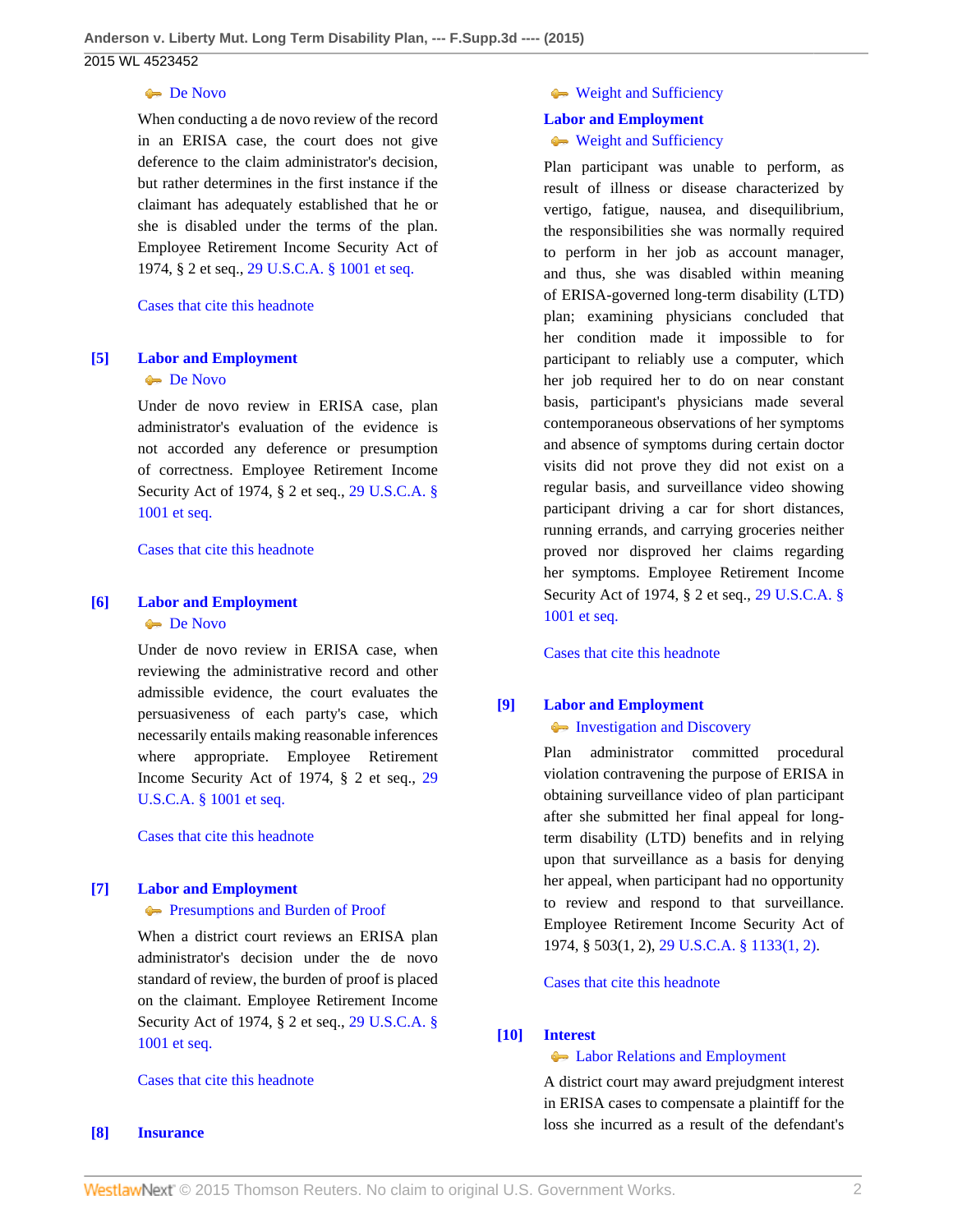## 2015 WL 4523452

nonpayment of benefits. Employee Retirement Income Security Act of 1974, § 2 et seq., [29](http://www.westlaw.com/Link/Document/FullText?findType=L&pubNum=1000546&cite=29USCAS1001&originatingDoc=I5f3227e6352611e5b4bafa136b480ad2&refType=LQ&originationContext=document&vr=3.0&rs=cblt1.0&transitionType=DocumentItem&contextData=(sc.UserEnteredCitation)) [U.S.C.A. § 1001 et seq.](http://www.westlaw.com/Link/Document/FullText?findType=L&pubNum=1000546&cite=29USCAS1001&originatingDoc=I5f3227e6352611e5b4bafa136b480ad2&refType=LQ&originationContext=document&vr=3.0&rs=cblt1.0&transitionType=DocumentItem&contextData=(sc.UserEnteredCitation))

[Cases that cite this headnote](http://www.westlaw.com/Link/RelatedInformation/DocHeadnoteLink?docGuid=I5f3227e6352611e5b4bafa136b480ad2&headnoteId=203677388401020150918&originationContext=document&vr=3.0&rs=cblt1.0&transitionType=CitingReferences&contextData=(sc.UserEnteredCitation))

### <span id="page-2-3"></span>**[\[11\]](#page-7-3) [Interest](http://www.westlaw.com/Browse/Home/KeyNumber/219/View.html?docGuid=I5f3227e6352611e5b4bafa136b480ad2&originationContext=document&vr=3.0&rs=cblt1.0&transitionType=DocumentItem&contextData=(sc.UserEnteredCitation))**

**[Labor Relations and Employment](http://www.westlaw.com/Browse/Home/KeyNumber/219k39(2.40)/View.html?docGuid=I5f3227e6352611e5b4bafa136b480ad2&originationContext=document&vr=3.0&rs=cblt1.0&transitionType=DocumentItem&contextData=(sc.UserEnteredCitation))** 

Whether to award prejudgment interest in an ERISA case is a question of fairness, lying within the court's sound discretion, to be answered by balancing the equities. Employee Retirement Income Security Act of 1974, § 2 et seq., [29](http://www.westlaw.com/Link/Document/FullText?findType=L&pubNum=1000546&cite=29USCAS1001&originatingDoc=I5f3227e6352611e5b4bafa136b480ad2&refType=LQ&originationContext=document&vr=3.0&rs=cblt1.0&transitionType=DocumentItem&contextData=(sc.UserEnteredCitation)) [U.S.C.A. § 1001 et seq.](http://www.westlaw.com/Link/Document/FullText?findType=L&pubNum=1000546&cite=29USCAS1001&originatingDoc=I5f3227e6352611e5b4bafa136b480ad2&refType=LQ&originationContext=document&vr=3.0&rs=cblt1.0&transitionType=DocumentItem&contextData=(sc.UserEnteredCitation))

[Cases that cite this headnote](http://www.westlaw.com/Link/RelatedInformation/DocHeadnoteLink?docGuid=I5f3227e6352611e5b4bafa136b480ad2&headnoteId=203677388401120150918&originationContext=document&vr=3.0&rs=cblt1.0&transitionType=CitingReferences&contextData=(sc.UserEnteredCitation))

#### **Attorneys and Law Firms**

[Melton L. Crawford](http://www.westlaw.com/Link/Document/FullText?findType=h&pubNum=176284&cite=0168090501&originatingDoc=I5f3227e6352611e5b4bafa136b480ad2&refType=RQ&originationContext=document&vr=3.0&rs=cblt1.0&transitionType=DocumentItem&contextData=(sc.UserEnteredCitation)), MacDonald Hoague & Bayless, Seattle, WA, for Plaintiff.

[Katherine S. Somervell,](http://www.westlaw.com/Link/Document/FullText?findType=h&pubNum=176284&cite=0136047901&originatingDoc=I5f3227e6352611e5b4bafa136b480ad2&refType=RQ&originationContext=document&vr=3.0&rs=cblt1.0&transitionType=DocumentItem&contextData=(sc.UserEnteredCitation)) Bullivant Houser Bailey P.C., Portland, OR, for Defendants.

## **ORDER GRANTING PLAINTIFF'S MOTION FOR JUDGMENT UNDER FRCP 52 AND DENYING DEFENDANTS' CROSS MOTION FOR JUDGMENT UNDER FRCP 52**

[RICARDO S. MARTINEZ,](http://www.westlaw.com/Link/Document/FullText?findType=h&pubNum=176284&cite=0170130101&originatingDoc=I5f3227e6352611e5b4bafa136b480ad2&refType=RQ&originationContext=document&vr=3.0&rs=cblt1.0&transitionType=DocumentItem&contextData=(sc.UserEnteredCitation)) District Judge.

### **I. INTRODUCTION**

**\*1** This matter comes before the Court on Cross Motions filed by Plaintiff Joni Anderson and Defendants Liberty Mutual Long Term Disability Plan, Liberty Life Assurance Company Of Boston ("LLACOB"), and Liberty Mutual Insurance Company ("Liberty Mutual"), seeking a final judgment from this Court under [Federal Rule of Civil](http://www.westlaw.com/Link/Document/FullText?findType=L&pubNum=1000600&cite=USFRCPR52&originatingDoc=I5f3227e6352611e5b4bafa136b480ad2&refType=LQ&originationContext=document&vr=3.0&rs=cblt1.0&transitionType=DocumentItem&contextData=(sc.UserEnteredCitation)) [Procedure 52](http://www.westlaw.com/Link/Document/FullText?findType=L&pubNum=1000600&cite=USFRCPR52&originatingDoc=I5f3227e6352611e5b4bafa136b480ad2&refType=LQ&originationContext=document&vr=3.0&rs=cblt1.0&transitionType=DocumentItem&contextData=(sc.UserEnteredCitation)) based on an administrative record created in an underlying Employee Retirement Income Security Act ("ERISA") dispute. Dkt. ## 15 and 24. Plaintiff brings this action under ERISA, [29 U.S.C. § 1001](http://www.westlaw.com/Link/Document/FullText?findType=L&pubNum=1000546&cite=29USCAS1001&originatingDoc=I5f3227e6352611e5b4bafa136b480ad2&refType=LQ&originationContext=document&vr=3.0&rs=cblt1.0&transitionType=DocumentItem&contextData=(sc.UserEnteredCitation)) *et seq.* to recover longterm disability ("LTD") benefits under the Liberty Mutual Long–Term Disability Plan ("Plan"). Ms. Anderson, who

worked as a Books Transfer Account Manager for a Liberty Mutual company, argues that she is totally disabled under the terms of the Plan due to vertigo, dizziness, disequilibrium (or dysequilibrium), and related symptoms. Defendants argue that the medical evidence and post-diagnosis surveillance do not establish that Ms. Anderson is totally disabled. For the reasons set forth below, the Court concludes that Ms. Anderson is entitled to long-term disability benefits under the terms of the Plan. The Court remands to LLACOB the issue of extending benefits beyond the 18–month period prescribed for "own occupation" benefits.

#### **II. PROCEDURAL ISSUES**

<span id="page-2-0"></span>**[\[1\]](#page-0-0)** Before turning to the merits of the parties' arguments, the Court must determine whether it is appropriate to resolve this case on the parties' cross motions for judgment under [Rule](http://www.westlaw.com/Link/Document/FullText?findType=L&pubNum=1000600&cite=USFRCPR52&originatingDoc=I5f3227e6352611e5b4bafa136b480ad2&refType=LQ&originationContext=document&vr=3.0&rs=cblt1.0&transitionType=DocumentItem&contextData=(sc.UserEnteredCitation)) [52](http://www.westlaw.com/Link/Document/FullText?findType=L&pubNum=1000600&cite=USFRCPR52&originatingDoc=I5f3227e6352611e5b4bafa136b480ad2&refType=LQ&originationContext=document&vr=3.0&rs=cblt1.0&transitionType=DocumentItem&contextData=(sc.UserEnteredCitation)) (Dkt. ## 22–1 and 24) as opposed to summary judgment under [Rule 56.](http://www.westlaw.com/Link/Document/FullText?findType=L&pubNum=1000600&cite=USFRCPR56&originatingDoc=I5f3227e6352611e5b4bafa136b480ad2&refType=LQ&originationContext=document&vr=3.0&rs=cblt1.0&transitionType=DocumentItem&contextData=(sc.UserEnteredCitation)) The answer depends on what standard of review the court applies. *See [Firestone Tire & Rubber Co.](http://www.westlaw.com/Link/Document/FullText?findType=Y&serNum=1989026578&pubNum=0000708&originatingDoc=I5f3227e6352611e5b4bafa136b480ad2&refType=RP&originationContext=document&vr=3.0&rs=cblt1.0&transitionType=DocumentItem&contextData=(sc.UserEnteredCitation)) v. Bruch,* [489 U.S. 101, 109, 109 S.Ct. 948, 103 L.Ed.2d 80](http://www.westlaw.com/Link/Document/FullText?findType=Y&serNum=1989026578&pubNum=0000708&originatingDoc=I5f3227e6352611e5b4bafa136b480ad2&refType=RP&originationContext=document&vr=3.0&rs=cblt1.0&transitionType=DocumentItem&contextData=(sc.UserEnteredCitation)) [\(1989\)](http://www.westlaw.com/Link/Document/FullText?findType=Y&serNum=1989026578&pubNum=0000708&originatingDoc=I5f3227e6352611e5b4bafa136b480ad2&refType=RP&originationContext=document&vr=3.0&rs=cblt1.0&transitionType=DocumentItem&contextData=(sc.UserEnteredCitation)) ("ERISA does not set out the appropriate standard of review for actions under §  $1132(a)(1)(B)$  challenging benefit eligibility determinations."). The parties here have simplified the matter by stipulating to *de novo* review. Dkt. ## 22–1 at 14; 24 at 5. The court accepts the parties' stipulation and reviews the record *de novo. See [Rorabaugh v. Cont'l Cas.](http://www.westlaw.com/Link/Document/FullText?findType=Y&serNum=2018588601&pubNum=0006538&originatingDoc=I5f3227e6352611e5b4bafa136b480ad2&refType=RP&fi=co_pp_sp_6538_709&originationContext=document&vr=3.0&rs=cblt1.0&transitionType=DocumentItem&contextData=(sc.UserEnteredCitation)#co_pp_sp_6538_709) Co.,* [321 Fed.Appx. 708, 709 \(9th Cir.2009\)](http://www.westlaw.com/Link/Document/FullText?findType=Y&serNum=2018588601&pubNum=0006538&originatingDoc=I5f3227e6352611e5b4bafa136b480ad2&refType=RP&fi=co_pp_sp_6538_709&originationContext=document&vr=3.0&rs=cblt1.0&transitionType=DocumentItem&contextData=(sc.UserEnteredCitation)#co_pp_sp_6538_709) (court may accept parties' stipulation to *de novo* review).

<span id="page-2-1"></span>**[\[2\]](#page-0-1)** Where review is under the *de novo* standard, the Ninth Circuit has not definitively stated the appropriate vehicle for resolution of an ERISA benefits claim. The *de novo* standard requires the court to make findings of fact and weigh the evidence. *See [Walker v. Am. Home Shield Long Term](http://www.westlaw.com/Link/Document/FullText?findType=Y&serNum=1999141161&pubNum=0000506&originatingDoc=I5f3227e6352611e5b4bafa136b480ad2&refType=RP&fi=co_pp_sp_506_1069&originationContext=document&vr=3.0&rs=cblt1.0&transitionType=DocumentItem&contextData=(sc.UserEnteredCitation)#co_pp_sp_506_1069) Disability Plan,* [180 F.3d 1065, 1069 \(9th Cir.1999\)](http://www.westlaw.com/Link/Document/FullText?findType=Y&serNum=1999141161&pubNum=0000506&originatingDoc=I5f3227e6352611e5b4bafa136b480ad2&refType=RP&fi=co_pp_sp_506_1069&originationContext=document&vr=3.0&rs=cblt1.0&transitionType=DocumentItem&contextData=(sc.UserEnteredCitation)#co_pp_sp_506_1069) (*de novo* review applies to plan administrator's factual findings as well as plan interpretation). Typically, a request to reach judgment prior to trial would be made under a [Rule 56](http://www.westlaw.com/Link/Document/FullText?findType=L&pubNum=1000600&cite=USFRCPR56&originatingDoc=I5f3227e6352611e5b4bafa136b480ad2&refType=LQ&originationContext=document&vr=3.0&rs=cblt1.0&transitionType=DocumentItem&contextData=(sc.UserEnteredCitation)) motion for summary judgment, however under such a motion the court is forbidden to make factual findings or weigh evidence. *[T.W.](http://www.westlaw.com/Link/Document/FullText?findType=Y&serNum=1987015303&pubNum=0000350&originatingDoc=I5f3227e6352611e5b4bafa136b480ad2&refType=RP&fi=co_pp_sp_350_630&originationContext=document&vr=3.0&rs=cblt1.0&transitionType=DocumentItem&contextData=(sc.UserEnteredCitation)#co_pp_sp_350_630) [Elec. Serv., Inc. v. Pac. Elec. Contractors Ass'n,](http://www.westlaw.com/Link/Document/FullText?findType=Y&serNum=1987015303&pubNum=0000350&originatingDoc=I5f3227e6352611e5b4bafa136b480ad2&refType=RP&fi=co_pp_sp_350_630&originationContext=document&vr=3.0&rs=cblt1.0&transitionType=DocumentItem&contextData=(sc.UserEnteredCitation)#co_pp_sp_350_630)* 809 F.2d 626, [630 \(9th Cir.1987\)](http://www.westlaw.com/Link/Document/FullText?findType=Y&serNum=1987015303&pubNum=0000350&originatingDoc=I5f3227e6352611e5b4bafa136b480ad2&refType=RP&fi=co_pp_sp_350_630&originationContext=document&vr=3.0&rs=cblt1.0&transitionType=DocumentItem&contextData=(sc.UserEnteredCitation)#co_pp_sp_350_630). Instead, the parties here propose the Court conduct a trial on the administrative record under [Rule 52](http://www.westlaw.com/Link/Document/FullText?findType=L&pubNum=1000600&cite=USFRCPR52&originatingDoc=I5f3227e6352611e5b4bafa136b480ad2&refType=LQ&originationContext=document&vr=3.0&rs=cblt1.0&transitionType=DocumentItem&contextData=(sc.UserEnteredCitation)).

<span id="page-2-2"></span>**\*2 [\[3\]](#page-0-2)** This procedure is outlined in *[Kearney v. Standard](http://www.westlaw.com/Link/Document/FullText?findType=Y&serNum=1999110922&pubNum=0000506&originatingDoc=I5f3227e6352611e5b4bafa136b480ad2&refType=RP&fi=co_pp_sp_506_1095&originationContext=document&vr=3.0&rs=cblt1.0&transitionType=DocumentItem&contextData=(sc.UserEnteredCitation)#co_pp_sp_506_1095) Ins. Co.,* [175 F.3d 1084, 1095 \(9th Cir.1999\)](http://www.westlaw.com/Link/Document/FullText?findType=Y&serNum=1999110922&pubNum=0000506&originatingDoc=I5f3227e6352611e5b4bafa136b480ad2&refType=RP&fi=co_pp_sp_506_1095&originationContext=document&vr=3.0&rs=cblt1.0&transitionType=DocumentItem&contextData=(sc.UserEnteredCitation)#co_pp_sp_506_1095) (noting that "the district court may try the case on the record that the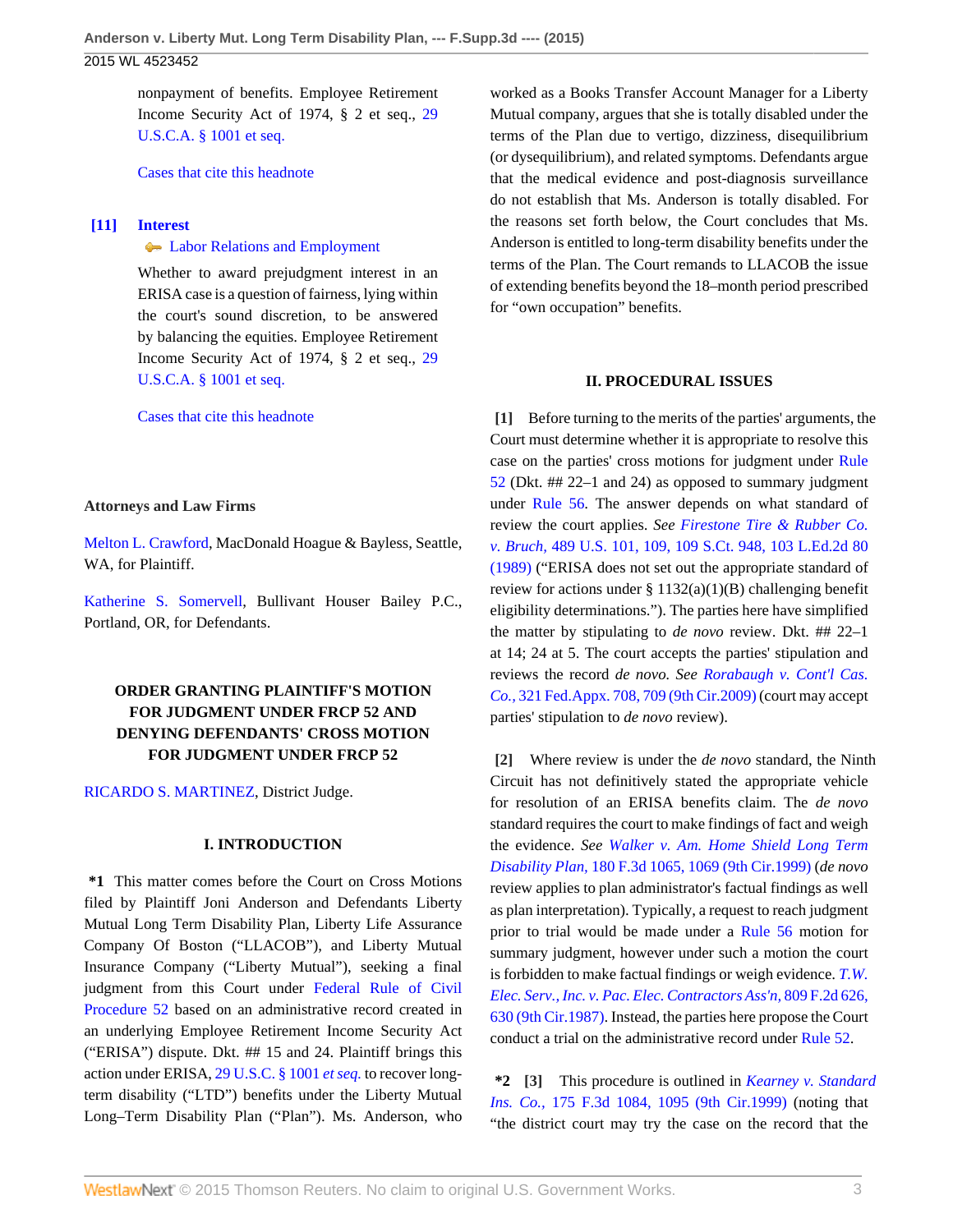### 2015 WL 4523452

administrator had before it"). In a trial on the administrative record:

> The district judge will be asking a different question as he reads the evidence, not whether there is a genuine issue of material fact, but instead whether [the plaintiff] is disabled within the terms of the policy. In a trial on the record, but not on summary judgment, the judge can evaluate the persuasiveness of conflicting testimony and decide which is more likely true.

*Id.* Thus, when applying the *de novo* standard in an ERISA benefits case, a trial on the administrative record, which permits the court to make factual findings, evaluate credibility, and weigh evidence, appears to be the appropriate proceeding to resolve the dispute. *See [Casey v. Uddeholm](http://www.westlaw.com/Link/Document/FullText?findType=Y&serNum=1994168382&pubNum=0000506&originatingDoc=I5f3227e6352611e5b4bafa136b480ad2&refType=RP&fi=co_pp_sp_506_1099&originationContext=document&vr=3.0&rs=cblt1.0&transitionType=DocumentItem&contextData=(sc.UserEnteredCitation)#co_pp_sp_506_1099) Corp.,* [32 F.3d 1094, 1099 \(7th Cir.1994\)](http://www.westlaw.com/Link/Document/FullText?findType=Y&serNum=1994168382&pubNum=0000506&originatingDoc=I5f3227e6352611e5b4bafa136b480ad2&refType=RP&fi=co_pp_sp_506_1099&originationContext=document&vr=3.0&rs=cblt1.0&transitionType=DocumentItem&contextData=(sc.UserEnteredCitation)#co_pp_sp_506_1099) (on *de novo* review of an ERISA benefits claim, the "appropriate proceeding[ ] ... is a bench trial and not the disposition of a summary judgment motion"); *[Lee v. Kaiser Found. Health Plan Long Term](http://www.westlaw.com/Link/Document/FullText?findType=Y&serNum=2026213006&pubNum=0004637&originatingDoc=I5f3227e6352611e5b4bafa136b480ad2&refType=RP&fi=co_pp_sp_4637_1032&originationContext=document&vr=3.0&rs=cblt1.0&transitionType=DocumentItem&contextData=(sc.UserEnteredCitation)#co_pp_sp_4637_1032) Disability Plan,* [812 F.Supp.2d 1027, 1032 \(N.D.Cal.2011\)](http://www.westlaw.com/Link/Document/FullText?findType=Y&serNum=2026213006&pubNum=0004637&originatingDoc=I5f3227e6352611e5b4bafa136b480ad2&refType=RP&fi=co_pp_sp_4637_1032&originationContext=document&vr=3.0&rs=cblt1.0&transitionType=DocumentItem&contextData=(sc.UserEnteredCitation)#co_pp_sp_4637_1032) ("*De novo* review on ERISA benefits claims is typically conducted as a bench trial under [Rule 52"](http://www.westlaw.com/Link/Document/FullText?findType=L&pubNum=1000600&cite=USFRCPR52&originatingDoc=I5f3227e6352611e5b4bafa136b480ad2&refType=LQ&originationContext=document&vr=3.0&rs=cblt1.0&transitionType=DocumentItem&contextData=(sc.UserEnteredCitation))); *but see [Orndorf](http://www.westlaw.com/Link/Document/FullText?findType=Y&serNum=2006469947&pubNum=0000506&originatingDoc=I5f3227e6352611e5b4bafa136b480ad2&refType=RP&fi=co_pp_sp_506_517&originationContext=document&vr=3.0&rs=cblt1.0&transitionType=DocumentItem&contextData=(sc.UserEnteredCitation)#co_pp_sp_506_517) v. Paul Revere Life Ins. Co.,* [404 F.3d 510, 517 \(1st Cir.2005\)](http://www.westlaw.com/Link/Document/FullText?findType=Y&serNum=2006469947&pubNum=0000506&originatingDoc=I5f3227e6352611e5b4bafa136b480ad2&refType=RP&fi=co_pp_sp_506_517&originationContext=document&vr=3.0&rs=cblt1.0&transitionType=DocumentItem&contextData=(sc.UserEnteredCitation)#co_pp_sp_506_517) ("When there is no dispute over plan interpretation, the use of summary judgment ... is proper regardless of whether our review of the ERISA decision maker's decision is *de novo* or deferential.").

Given the above law, and the clear intent of the parties, the Court elects to resolve the parties' dispute in a bench trial on the administrative record rather than on summary judgment. Therefore, the court issues the following findings and conclusions, pursuant to [Rule 52.](http://www.westlaw.com/Link/Document/FullText?findType=L&pubNum=1000600&cite=USFRCPR52&originatingDoc=I5f3227e6352611e5b4bafa136b480ad2&refType=LQ&originationContext=document&vr=3.0&rs=cblt1.0&transitionType=DocumentItem&contextData=(sc.UserEnteredCitation))

### **III. FINDINGS OF FACT**

1. Plaintiff Joni Anderson has worked for Safeco, a subsidiary of Liberty Mutual, in various roles since 2000. R1045–46. Ms. Anderson began her most recent job as a Books Transfer Account Manager in June of 2012. *Id.* In this position, Ms. Anderson worked 7.5 hours a day and 37.5 hours a week. R01389. This job requires near constant use of a computer in an office setting. *Id.;* R00408.

<span id="page-3-0"></span>2. Ms. Anderson was offered Short Term Disability ("STD") and Long Term Disability ("LTD") benefits through plans administered by the Liberty Life Assurance Company of Boston ("LLACOB"). R01362; R01068–69. As a full time employee working a minimum of 37.5 hours per week, Ms. Anderson was eligible for LTD benefits. R00003.

3. Under the STD Plan, benefits are awarded based on an employee meeting the following definition of disability: "... inability to perform all the material and substantial duties of his or her Own Job at his or her pre-disability regular schedule because of injury or sickness."R01332. These benefits are only available for a short term: 182 days. R01068.

**\*3** 4. Under the LTD Plan, benefits are awarded beyond the 182–day window. Under this plan, "Disabled" is defined as when the employee "as a result of Injury or Sickness, is unable to perform the Material and Substantial Duties of his Own Occupation."R00007. "Sickness" is defined as "illness, disease, pregnancy or complications of pregnancy."R00010. The Plan defines "Material and Substantial Duties" as "responsibilities that are normally required to perform the Covered Person's Own Occupation, or any other occupation, and cannot be reasonably eliminated or modified."R00009.

5. LTD Plan benefits are limited to 18 months unless the employee can show that she "is unable to perform, with reasonable continuity, the Material and Substantial Duties of Any Occupation."R00004; R00007. "Any Occupation" is defined as "any occupation that the [employee] is or becomes reasonably fitted by training, education, experience, age, physical and mental capacity."R00005.

6. In February of 2012, Ms. Anderson suffered from an episode of vertigo and dizziness and saw her primary care physician, Whitney McClincy, M.D. R01369. She was diagnosed with [Meniere's disease.](http://www.westlaw.com/Link/Document/FullText?entityType=disease&entityId=Ic5398e0c475411db9765f9243f53508a&originationContext=document&transitionType=DocumentItem&contextData=(sc.Default)&vr=3.0&rs=cblt1.0) *Id.* Her symptoms continued intermittently, but mildly, until roughly November of 2012, when she noticed a worsening of these symptoms and lightheadedness, nausea, fatigue, and disequilibrium. *Id.*

7. In December of 2012, Ms. Anderson's symptoms were so severe she did not feel she could go to work. R01369. Records show Ms. Anderson ceased work on December 11, 2012. R00077. When evaluated by Dr. McClincy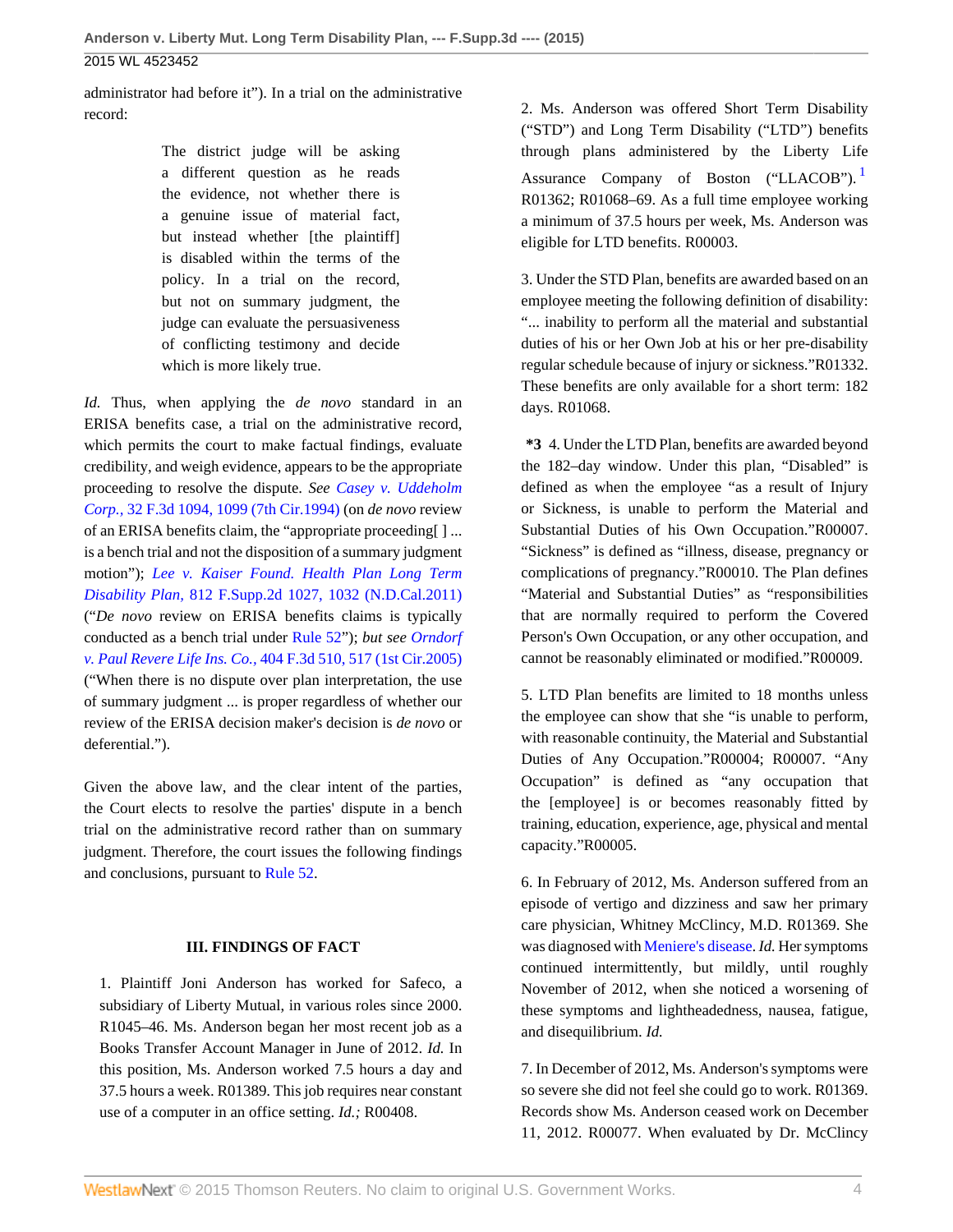on December 13, 2012, Ms. Anderson reported "severe fatigue," "frequent nausea," "new symptom of ears ringing," and "a sense of motion that is fairly shortlived."R01369. Ms. Anderson reported that she tried working from home but "just can't accomplish what needs to be done due to her symptoms."*Id.*

8. On December 18, 2012, Ms. Anderson applied for STD benefits, which LLACOB granted on January 17, 2013. R1394; R1362. In granting these benefits, LLACOB specifically found that Ms. Anderson was "disabled" starting on December 11, 2012. R1362.

9. In January and February of 2013 Ms. Anderson saw an otolaryngologist, Jay Rubenstein, M.D. R01256–58; R1252. Dr. Rubenstein conducted vestibular testing, which was "suggestive of migraine and with a variety of disconnected abnormalities."R01252. Dr. Rubenstein prescribed [Topamax,](http://www.westlaw.com/Link/Document/FullText?entityType=bdrug&entityId=I3707c230475111db9765f9243f53508a&originationContext=document&transitionType=DocumentItem&contextData=(sc.Default)&vr=3.0&rs=cblt1.0) but it worsened Ms. Anderson's symptoms and was discontinued. R1250–52.

- 10. In February of 2013, Ms. Anderson was advised by her doctor that she could try working from home, Safeco accepted this proposal, and her STD benefits ceased. R00061.
- 11. Ms. Anderson's symptoms continued. She was referred to a neurologist, Michael Chun, M.D., who evaluated Ms. Anderson on February 28, 2013, and took several MRI scans. R01286–94. Although the MRI scans showed no clear etiology for her condition, the neurologist wrote "Examination clearly abnormal, [rotary nystagmus.](http://www.westlaw.com/Link/Document/FullText?entityType=disease&entityId=Ic33f936d475411db9765f9243f53508a&originationContext=document&transitionType=DocumentItem&contextData=(sc.Default)&vr=3.0&rs=cblt1.0)... Probably not [migraine](http://www.westlaw.com/Link/Document/FullText?entityType=disease&entityId=Ib2d2407a475411db9765f9243f53508a&originationContext=document&transitionType=DocumentItem&contextData=(sc.Default)&vr=3.0&rs=cblt1.0) [variant.](http://www.westlaw.com/Link/Document/FullText?entityType=disease&entityId=Ib2d2407a475411db9765f9243f53508a&originationContext=document&transitionType=DocumentItem&contextData=(sc.Default)&vr=3.0&rs=cblt1.0) Pursing (sic) further images."R1294. Dr. Chun evaluated her again on March 8, 2013, and noted a suspected [vestibular disorder](http://www.westlaw.com/Link/Document/FullText?entityType=disease&entityId=Ib8106a84475411db9765f9243f53508a&originationContext=document&transitionType=DocumentItem&contextData=(sc.Default)&vr=3.0&rs=cblt1.0). R1295.
- **\*4** 12. In May of 2013, Ms. Anderson was seen by a neuro-opthalmologist, Eugene May, M.D. R01249. Dr. May conducted an exam and noted "she has downbeating [nystagmus.](http://www.westlaw.com/Link/Document/FullText?entityType=disease&entityId=Iaeee0127475411db9765f9243f53508a&originationContext=document&transitionType=DocumentItem&contextData=(sc.Default)&vr=3.0&rs=cblt1.0).. which is probably not congenital in etiology and probably not related to her [amblyopia](http://www.westlaw.com/Link/Document/FullText?entityType=disease&entityId=Ibe733d9d475411db9765f9243f53508a&originationContext=document&transitionType=DocumentItem&contextData=(sc.Default)&vr=3.0&rs=cblt1.0). I suspect that the downbeating [nystagmus](http://www.westlaw.com/Link/Document/FullText?entityType=disease&entityId=Iaeee0127475411db9765f9243f53508a&originationContext=document&transitionType=DocumentItem&contextData=(sc.Default)&vr=3.0&rs=cblt1.0) is an indication of whatever has caused her to feel unsteady."R01330. Dr. May then proceeded to discuss possible etiologies with Ms. Anderson and recommended "watchful waiting." *Id.*
- 13. On May 13, 2013, Ms. Anderson met with Dr. McClincy and reported constant fatigue,

unpredictable flares of severe vertigo, and occasional nausea. R01305.

- 14. On June 14, 2013, Dr. Chun diagnosed "presumed chronic [vestibular disorder](http://www.westlaw.com/Link/Document/FullText?entityType=disease&entityId=Ib8106a84475411db9765f9243f53508a&originationContext=document&transitionType=DocumentItem&contextData=(sc.Default)&vr=3.0&rs=cblt1.0)." R01309.
- 15. On July 30, 2013, Ms. Anderson reapplied for STD benefits. R00060. As a part of this application, Dr. McClincy completed a "Restrictions Form" on August 12, 2013, stating that Ms. Anderson was "able to perform work activities—telephone calls, computer work, in-person meetings, travel—on a very limited basis, if at all. Symptoms vary in severity & timing.... Episodic vertigo causes nausea/vomiting [and] inability to sit/stand upright for variable periods of time."R01334. This application was denied by LLACOB on September 10, 2013. R01332. Ms. Anderson appealed this decision, which was again denied by LLACOB on October 14, 2013. R01279– 80; R01266–70. Ms. Anderson appealed LLACOB's final decision to U.S. District Court for the Western District of Washington, Case No. C13–02298MJP, ultimately resulting in a settlement between the parties. *See* Dkt. # 15 at 9; R00276–77.
- 16. On October 25, 2013, a letter from "Safeco Insurance" was sent to Dr. McClincy asking for a description of Ms. Anderson's impairment. R00512– 14. Dr. McClincy's handwritten response indicates that Ms. Anderson's condition substantially limited a major life activity, including her ability to "use a computer," "read/write", "ambulate," and "drive." R00513. When asked if the impairment prevented Ms. Anderson from doing her job, Dr. McClincy checked the "yes" box and wrote "when symptoms are present." *Id.* When asked what accommodation Safeco could offer Ms. Anderson, Dr. McClincy wrote, "There is no specific accommodation as she *cannot work* when [symptoms are] present [and symptoms] are currently fluctuating in severity/ timing."*Id.* (emphasis in original). Dr. McClincy concludes with "The [patient] is currently unable to reliably perform her essential job functions."R00514.
- 17. On December 11, 2013, Ms. Anderson applied for LTD benefits. R00054.
- 18. On January 2, 2014, Ms. Anderson filled out an "Activities Questionnaire" sent to her by LLACOB. R01048–50. Ms. Anderson informed LLACOB that she could walk "20-30 minutes if symptom free," that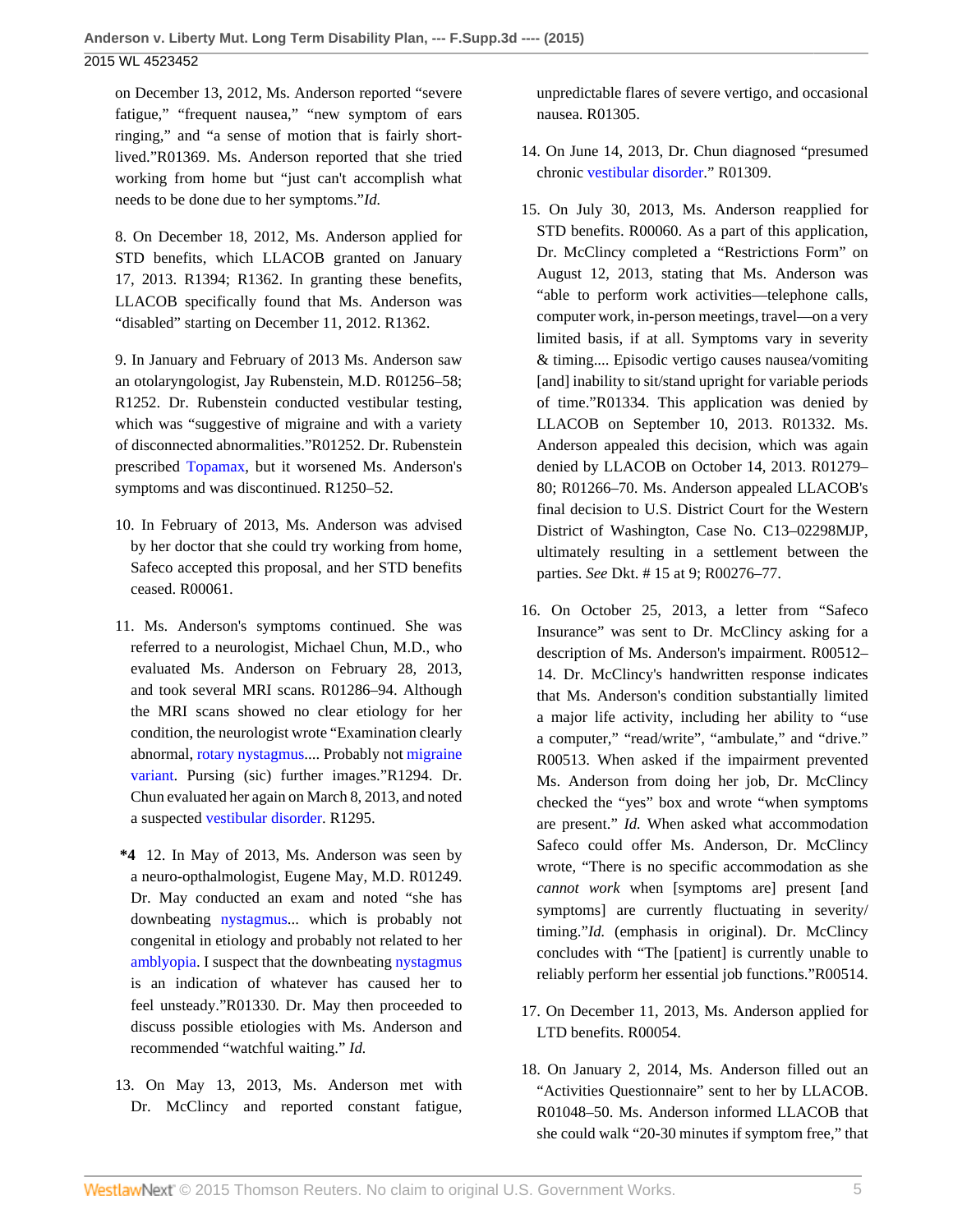she could run errands "every day or two, depends on symptoms and if I can drive or stand," and that these errands include "going to Dr. appts, groceries." R01048. The questionnaire asks if Ms. Anderson could work in her garden, work on her house, or wash her car, and for each Ms. Anderson answered both yes and no, "not when vertigo/dizziness present," "all depend on daily symptoms." R01049.

- **\*5** 19. LLACOB retained Ahmed Robbie, M.D., to review Ms. Anderson's medical records and provide a report. Dr. Robbie's February 28, 2014, report concludes that "[t]he Claimant has diagnoses of vertigo, dizziness, imbalance, dysequilibrium .... [and] [amblyopia](http://www.westlaw.com/Link/Document/FullText?entityType=disease&entityId=Ibe733d9d475411db9765f9243f53508a&originationContext=document&transitionType=DocumentItem&contextData=(sc.Default)&vr=3.0&rs=cblt1.0)."R00616. The report included a summary of a "peer-to-peer discussion" Dr. Robbie had with Dr. McClincy where Dr. McClincy stated "[Ms. Anderson's] symptoms seem to be legitimate."R00615. The report contains no evidence that Ms. Anderson's symptoms are fabricated or otherwise not present. Nevertheless, Dr. Robbie concludes "[h]er symptoms are merely subjective in nature. There are no objective findings of neurological impairment that would prevent her from performing her job.... These symptoms should not prevent her from performing her job."R00616.
- 20. On March 18, 2014, LLACOB sent a letter to Ms. Anderson denying her application for LTD benefits. R00593–94. The letter indicated that LLACOB had reviewed Ms. Anderson's medical records, including the above. *Id.* The letter stated, "[y]our symptoms were subjective in nature, and there are no objective findings of a neurological impairment that would prevent you from performing your job.... Based on this information, you do not meet Liberty Mutual's plan definition of disability, and I must deny your claim."R00594.
- 21. On September 2, 2014, Ms. Anderson submitted an appeal to LLACOB. R00343–00518. The appeal included over 100 pages of exhibits documenting Ms. Anderson's medical record. These exhibits included, *inter alia,* a declaration of Ms. Anderson stating that her work required her to use a computer at least 75% of her day, that using a computer "often triggers my dizziness," and that she is "presently able to use a computer on a very limited basis."R00408. The appeal also included a declaration of a Dr. Alan Langman diagnosing Ms. Anderson with

"disequilibrium, ICD–9–CM Diagnosis Code 780.4," and detailing her symptoms consistent with the factual findings above. R00410–14. Dr. Langman states, "[b]ecause the relationship between her vision and her vestibular system is abnormal, overstimulation of Ms. Anderson's eyes cause her disequilibrium to increase. Accordingly, her symptoms worsen if she is moving ... if she tries to use a computer, if she reads, or is exposed to bright fluorescent lighting.... Due to her condition, Ms. Anderson is presently unable to hold a job which requires her to use a computer on a frequent basis."R00414. The appeal also included the above October 25, 2013, letter sent by Safeco to Dr. McClincy and her handwritten responses. R00512– 14.

- 22. While Ms. Anderson's appeal of her LTD benefits denial was pending, LLACOB ordered surveillance of Ms. Anderson at her residence. R00175. The surveillance, conducted over eight days, resulted in 35 minutes of videotape. R00100–04; R00125–00137; R00174–86. Ms. Anderson was observed, without her knowledge, driving a car for short distances, running errands, and carrying groceries. R00174–86. The Court finds that the activities Plaintiff was observed doing while under surveillance were consistent with her statements in the January 2, 2014, Activities Questionnaire and consistent with the statements of Dr. Langman.
- **\*6** 23. As part of the appeal process, LLACOB retained Suzanne Galli, M.D., to review Plaintiff's medical records. R00110–14. On November 26, 2014, Dr. Galli agreed with Dr. Langman's diagnosis of disequilibrium and with his statement that no further vestibular testing was necessary. R00112–13. Dr. Galli stated that the medical records "validate that there are vestibular issues."R00113. Dr. Galli described the symptoms as "episodic" and that it was "not documented that this patient is completely incapacitated by her symptoms."*Id.*
- 24. As part of the appeal process, LLACOB scheduled an independent medical exam of Ms. Anderson, which took place on January 7, 2015. R00084. This exam was conducted by John Rockwell, M.D. R00087. Dr. Rockwell's report states that he reviewed "an incredibly extensive amount" of Ms. Anderson's medical records. R00085. Dr. Rockwell conducted a simple physical exam of Ms. Anderson and asked her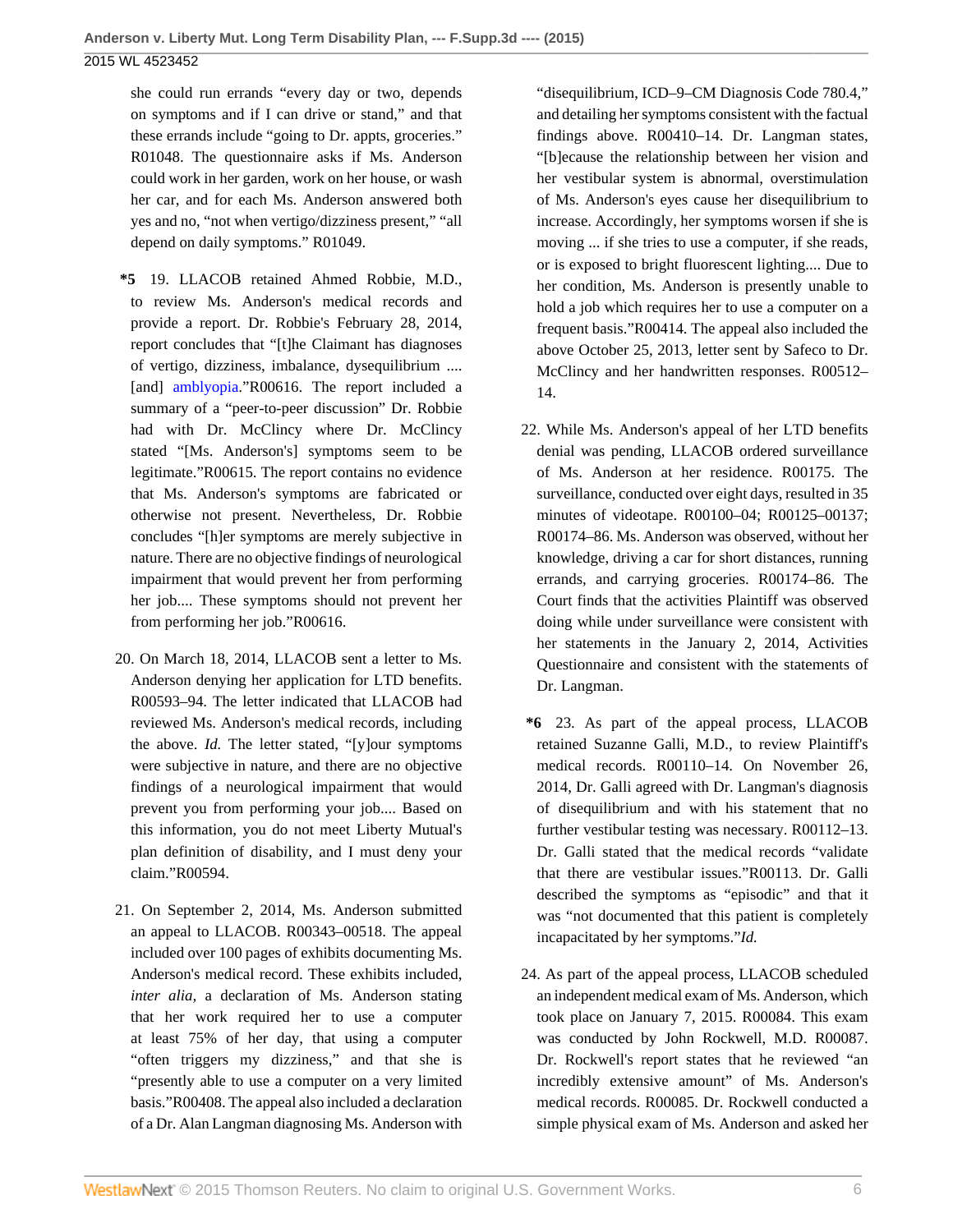questions about her condition. R00086–87. Due to foot surgery, Ms. Anderson appeared for the exam in a wheelchair. R00087. At the time of the exam, Ms. Anderson was not experiencing disequilibrium or vertigo. *Id.*

- 25. In his report, Dr. Rockwell was apparently asked specific questions provided by LLACOB, including "... are the claimant's subjective complaints (frequency & severity) substantiated by the medical evidence provided and your evaluation/review?"*Id.* Dr. Rockwell responded, "The problem in this situation is that the claimant's complaints of vertigo and dysequilibrium are totally 100% subjective in nature."*Id.* Dr. Rockwell opined, "It has been my experience in the practice of otolaryngology of over 30 years that even in the worst situations patients who have intermittent vertigo and [vestibular disorders](http://www.westlaw.com/Link/Document/FullText?entityType=disease&entityId=Ib8106a84475411db9765f9243f53508a&originationContext=document&transitionType=DocumentItem&contextData=(sc.Default)&vr=3.0&rs=cblt1.0) for the most part lead full and productive lives.... Certainly an individual with some sort of so-called [vestibular disorder](http://www.westlaw.com/Link/Document/FullText?entityType=disease&entityId=Ib8106a84475411db9765f9243f53508a&originationContext=document&transitionType=DocumentItem&contextData=(sc.Default)&vr=3.0&rs=cblt1.0) could for the most part work day to day in any sort of office setting."*Id.* Dr. Rockwell described Ms. Anderson as "an otherwise healthy 34–year–old female."*Id.* When asked to specifically address "computer use," Dr. Rockwell stated "I cannot see any situation from a vestibular standpoint ... where some sort of sedentary capacity or computer use would cause any sort of issues.... I have great problems and totally disagree with any sort of limitations on this claimant when it comes to her ability to work in an office sedentary situation and work on a computer."R00088. Dr. Rockwell also states "I have absolutely no issues with any of [Ms. Anderson's] prior treatment ..."*Id.*The Court finds Dr. Rockwell's opinions inconsistent with Ms. Anderson's prior medical record.
- 26. On January 28, 2015, LLACOB denied Ms. Anderson's appeal of LTD benefits, relying on the reports from Dr. Rockwell, Dr. Galli, and the surveillance of Ms. Anderson. R00076–83. This civil action followed.

### <span id="page-6-3"></span><span id="page-6-2"></span><span id="page-6-1"></span>**IV. CONCLUSIONS OF LAW**

### **A. Standard under ERISA**

<span id="page-6-0"></span>**\*7 [\[4\]](#page-0-3) [\[5\]](#page-1-2) [\[6\]](#page-1-3) [\[7\]](#page-1-4)** 1. ERISA provides that a qualifying ERISA plan "participant" may bring a civil action in federal court "to recover benefits due to him

under the terms of his plan, to enforce his rights under the terms of the plan, or to clarify his rights to future benefits under the terms of the plan[.]" $29$  U.S.C.  $\S 1132(a)(1)(B)$ ; *[Metro. Life Ins. Co. v. Glenn,](http://www.westlaw.com/Link/Document/FullText?findType=Y&serNum=2016336257&pubNum=0000708&originatingDoc=I5f3227e6352611e5b4bafa136b480ad2&refType=RP&originationContext=document&vr=3.0&rs=cblt1.0&transitionType=DocumentItem&contextData=(sc.UserEnteredCitation))* 554 U.S. 105, 108, 128 [S.Ct. 2343, 171 L.Ed.2d 299 \(2008\)](http://www.westlaw.com/Link/Document/FullText?findType=Y&serNum=2016336257&pubNum=0000708&originatingDoc=I5f3227e6352611e5b4bafa136b480ad2&refType=RP&originationContext=document&vr=3.0&rs=cblt1.0&transitionType=DocumentItem&contextData=(sc.UserEnteredCitation)) (ERISA "permits a person denied benefits under an employee benefit plan to challenge that denial in federal court."). The Court finds that Plaintiff is a qualified participant.

- 2. As discussed above, ERISA does not set forth the appropriate standard of review for actions challenging benefit eligibility determinations.*Firestone,* [489 U.S. at 109, 109](http://www.westlaw.com/Link/Document/FullText?findType=Y&serNum=1989026578&pubNum=0000708&originatingDoc=I5f3227e6352611e5b4bafa136b480ad2&refType=RP&originationContext=document&vr=3.0&rs=cblt1.0&transitionType=DocumentItem&contextData=(sc.UserEnteredCitation)) [S.Ct. 948](http://www.westlaw.com/Link/Document/FullText?findType=Y&serNum=1989026578&pubNum=0000708&originatingDoc=I5f3227e6352611e5b4bafa136b480ad2&refType=RP&originationContext=document&vr=3.0&rs=cblt1.0&transitionType=DocumentItem&contextData=(sc.UserEnteredCitation)). The parties, however, have stipulated to *de novo* review. Dkt. ## 22–1 at 14; 24 at 5. The Court accepts the parties' stipulation and reviews the record *de novo.See [Rorabaugh,](http://www.westlaw.com/Link/Document/FullText?findType=Y&serNum=2018588601&pubNum=0006538&originatingDoc=I5f3227e6352611e5b4bafa136b480ad2&refType=RP&fi=co_pp_sp_6538_709&originationContext=document&vr=3.0&rs=cblt1.0&transitionType=DocumentItem&contextData=(sc.UserEnteredCitation)#co_pp_sp_6538_709)* [321 Fed.Appx. at 709](http://www.westlaw.com/Link/Document/FullText?findType=Y&serNum=2018588601&pubNum=0006538&originatingDoc=I5f3227e6352611e5b4bafa136b480ad2&refType=RP&fi=co_pp_sp_6538_709&originationContext=document&vr=3.0&rs=cblt1.0&transitionType=DocumentItem&contextData=(sc.UserEnteredCitation)#co_pp_sp_6538_709) (court may accept parties stipulation to *de novo* review)."When conducting a *de novo* review of the record, the court does not give deference to the claim administrator's decision, but rather determines in the first instance if the claimant has adequately established that he or she is disabled under the terms of the plan."*[Muniz v. Amec Constr. Mgmt., Inc.,](http://www.westlaw.com/Link/Document/FullText?findType=Y&serNum=2023501190&pubNum=0000506&originatingDoc=I5f3227e6352611e5b4bafa136b480ad2&refType=RP&fi=co_pp_sp_506_1295&originationContext=document&vr=3.0&rs=cblt1.0&transitionType=DocumentItem&contextData=(sc.UserEnteredCitation)#co_pp_sp_506_1295)* [623 F.3d 1290, 1295–96 \(9th Cir.2010\)](http://www.westlaw.com/Link/Document/FullText?findType=Y&serNum=2023501190&pubNum=0000506&originatingDoc=I5f3227e6352611e5b4bafa136b480ad2&refType=RP&fi=co_pp_sp_506_1295&originationContext=document&vr=3.0&rs=cblt1.0&transitionType=DocumentItem&contextData=(sc.UserEnteredCitation)#co_pp_sp_506_1295). The administrator's "evaluation of the evidence is not accorded any deference or presumption of correctness."*[Perryman v. Provident Life & Acc.](http://www.westlaw.com/Link/Document/FullText?findType=Y&serNum=2021391747&pubNum=0004637&originatingDoc=I5f3227e6352611e5b4bafa136b480ad2&refType=RP&fi=co_pp_sp_4637_942&originationContext=document&vr=3.0&rs=cblt1.0&transitionType=DocumentItem&contextData=(sc.UserEnteredCitation)#co_pp_sp_4637_942) Ins. Co.,* [690 F.Supp.2d 917, 942 \(D.Ariz.2010\)](http://www.westlaw.com/Link/Document/FullText?findType=Y&serNum=2021391747&pubNum=0004637&originatingDoc=I5f3227e6352611e5b4bafa136b480ad2&refType=RP&fi=co_pp_sp_4637_942&originationContext=document&vr=3.0&rs=cblt1.0&transitionType=DocumentItem&contextData=(sc.UserEnteredCitation)#co_pp_sp_4637_942). In reviewing the administrative record and other admissible evidence, the court "evaluates the persuasiveness of each party's case, which necessarily entails making reasonable inferences where appropriate."*[Oldoerp v. Wells Fargo &](http://www.westlaw.com/Link/Document/FullText?findType=Y&serNum=2032613026&pubNum=0007903&originatingDoc=I5f3227e6352611e5b4bafa136b480ad2&refType=RP&fi=co_pp_sp_7903_1251&originationContext=document&vr=3.0&rs=cblt1.0&transitionType=DocumentItem&contextData=(sc.UserEnteredCitation)#co_pp_sp_7903_1251) [Company Long Term Disability Plan,](http://www.westlaw.com/Link/Document/FullText?findType=Y&serNum=2032613026&pubNum=0007903&originatingDoc=I5f3227e6352611e5b4bafa136b480ad2&refType=RP&fi=co_pp_sp_7903_1251&originationContext=document&vr=3.0&rs=cblt1.0&transitionType=DocumentItem&contextData=(sc.UserEnteredCitation)#co_pp_sp_7903_1251)* 12 F.Supp.3d [1237, 1251 \(N.D.Cal.2014\)](http://www.westlaw.com/Link/Document/FullText?findType=Y&serNum=2032613026&pubNum=0007903&originatingDoc=I5f3227e6352611e5b4bafa136b480ad2&refType=RP&fi=co_pp_sp_7903_1251&originationContext=document&vr=3.0&rs=cblt1.0&transitionType=DocumentItem&contextData=(sc.UserEnteredCitation)#co_pp_sp_7903_1251) (citing *[Schramm v.](http://www.westlaw.com/Link/Document/FullText?findType=Y&serNum=2022333994&pubNum=0004637&originatingDoc=I5f3227e6352611e5b4bafa136b480ad2&refType=RP&fi=co_pp_sp_4637_1162&originationContext=document&vr=3.0&rs=cblt1.0&transitionType=DocumentItem&contextData=(sc.UserEnteredCitation)#co_pp_sp_4637_1162) [CNA Fin. Corp. Insured Grp. Ben. Program,](http://www.westlaw.com/Link/Document/FullText?findType=Y&serNum=2022333994&pubNum=0004637&originatingDoc=I5f3227e6352611e5b4bafa136b480ad2&refType=RP&fi=co_pp_sp_4637_1162&originationContext=document&vr=3.0&rs=cblt1.0&transitionType=DocumentItem&contextData=(sc.UserEnteredCitation)#co_pp_sp_4637_1162)* 718 [F.Supp.2d 1151, 1162 \(N.D.Cal.2010\)\)](http://www.westlaw.com/Link/Document/FullText?findType=Y&serNum=2022333994&pubNum=0004637&originatingDoc=I5f3227e6352611e5b4bafa136b480ad2&refType=RP&fi=co_pp_sp_4637_1162&originationContext=document&vr=3.0&rs=cblt1.0&transitionType=DocumentItem&contextData=(sc.UserEnteredCitation)#co_pp_sp_4637_1162).
- 3. When a district court "reviews a plan administrator's decision under the *de novo* standard of review, the burden of proof is placed on the claimant."*Id.* at 1294; *see also [Horton v. Reliance](http://www.westlaw.com/Link/Document/FullText?findType=Y&serNum=1998111408&pubNum=0000506&originatingDoc=I5f3227e6352611e5b4bafa136b480ad2&refType=RP&fi=co_pp_sp_506_1040&originationContext=document&vr=3.0&rs=cblt1.0&transitionType=DocumentItem&contextData=(sc.UserEnteredCitation)#co_pp_sp_506_1040) [Standard Life Ins. Co.,](http://www.westlaw.com/Link/Document/FullText?findType=Y&serNum=1998111408&pubNum=0000506&originatingDoc=I5f3227e6352611e5b4bafa136b480ad2&refType=RP&fi=co_pp_sp_506_1040&originationContext=document&vr=3.0&rs=cblt1.0&transitionType=DocumentItem&contextData=(sc.UserEnteredCitation)#co_pp_sp_506_1040)* 141 F.3d 1038, 1040 [\(11th Cir.1998\)](http://www.westlaw.com/Link/Document/FullText?findType=Y&serNum=1998111408&pubNum=0000506&originatingDoc=I5f3227e6352611e5b4bafa136b480ad2&refType=RP&fi=co_pp_sp_506_1040&originationContext=document&vr=3.0&rs=cblt1.0&transitionType=DocumentItem&contextData=(sc.UserEnteredCitation)#co_pp_sp_506_1040) (the claimant "bears the burden of proving his entitlement to contractual benefits").

### **B. Ms. Anderson is Disabled under the Plan**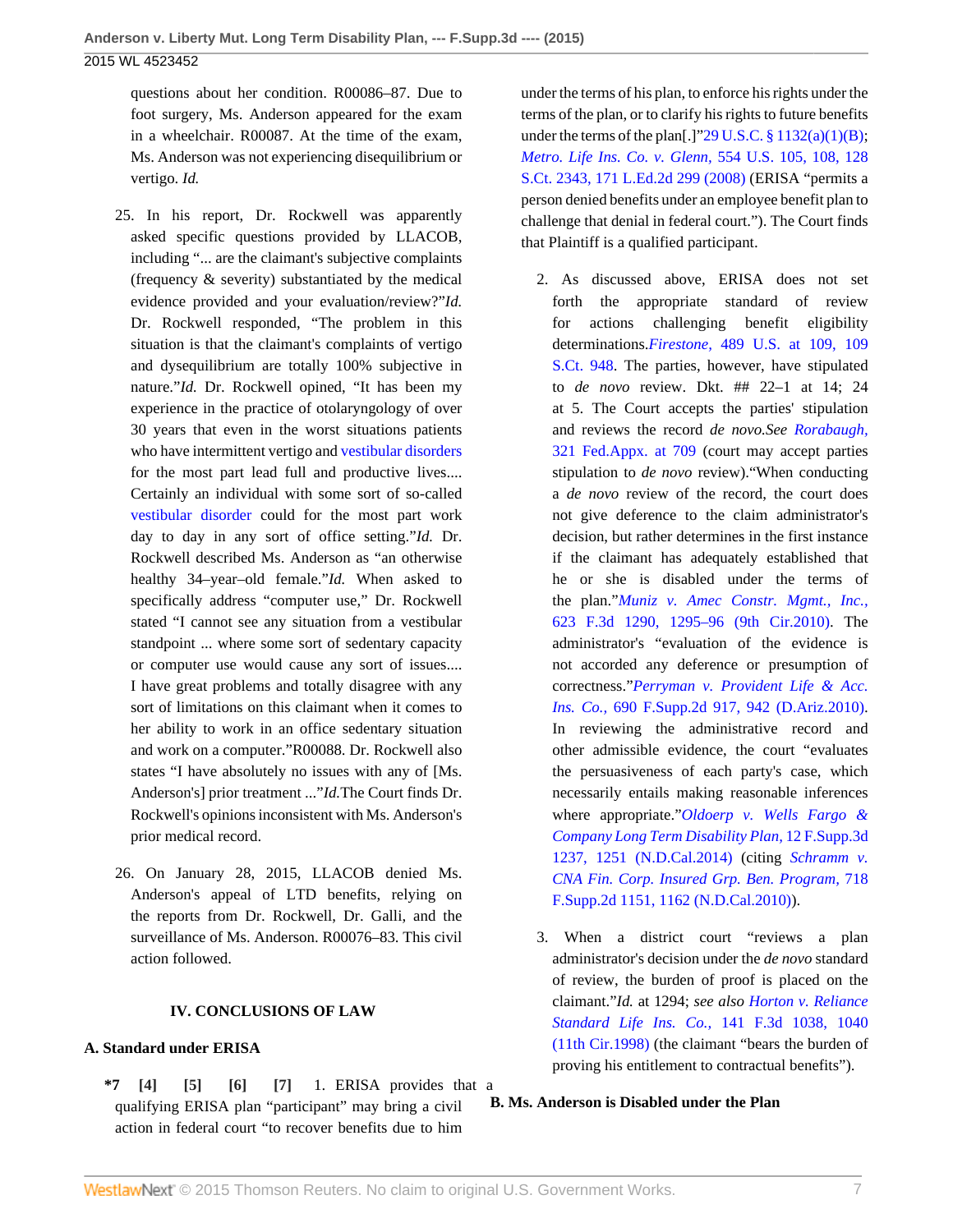<span id="page-7-3"></span><span id="page-7-2"></span><span id="page-7-1"></span><span id="page-7-0"></span>**[\[8\]](#page-1-0) [\[9\]](#page-1-1) [\[10\]](#page-1-5) [\[11\]](#page-2-3)** 4. The parties agree that Ms. Anderson was covered under the LTD Plan. Dkt. # 23 at 1. At issue is whether Ms. Anderson's condition qualifies as a disability under the Plan. The Plan does not require Ms. Anderson be completely incapacitated or that she have a permanent disability. The Plan does not discuss intermittent disability or provide a threshold frequency of disabling attacks. Instead, Ms. Anderson will qualify as disabled under the Plan if she can establish that she is unable to perform, as a result of illness or disease, the responsibilities that she is normally required to perform in her job, which cannot otherwise be reasonably eliminated or modified. R00007; R00009– 10. The parties do not dispute that Ms. Anderson has met the other requirements of the Plan.

**\*8** 5. It is clear from the record that Ms. Anderson's job required her to use a computer on a near constant basis. Defendants have not offered evidence, and it is hard to imagine, how Ms. Anderson could perform her job without using a computer. Doctors who personally examined Ms. Anderson, including Dr. McClincy and Dr. Langman, concluded that Ms. Anderson's condition made it impossible to for her to reliably perform this essential job function. R00414; R00513–14. This evidence alone is persuasive that Ms. Anderson is disabled under the Plan.*See [Salomaa v. Honda](http://www.westlaw.com/Link/Document/FullText?findType=Y&serNum=2025355366&pubNum=0000506&originatingDoc=I5f3227e6352611e5b4bafa136b480ad2&refType=RP&fi=co_pp_sp_506_676&originationContext=document&vr=3.0&rs=cblt1.0&transitionType=DocumentItem&contextData=(sc.UserEnteredCitation)#co_pp_sp_506_676) [Long Term Disability Plan,](http://www.westlaw.com/Link/Document/FullText?findType=Y&serNum=2025355366&pubNum=0000506&originatingDoc=I5f3227e6352611e5b4bafa136b480ad2&refType=RP&fi=co_pp_sp_506_676&originationContext=document&vr=3.0&rs=cblt1.0&transitionType=DocumentItem&contextData=(sc.UserEnteredCitation)#co_pp_sp_506_676)* 642 F.3d 666, 676– [79 \(9th Cir.2011\)](http://www.westlaw.com/Link/Document/FullText?findType=Y&serNum=2025355366&pubNum=0000506&originatingDoc=I5f3227e6352611e5b4bafa136b480ad2&refType=RP&fi=co_pp_sp_506_676&originationContext=document&vr=3.0&rs=cblt1.0&transitionType=DocumentItem&contextData=(sc.UserEnteredCitation)#co_pp_sp_506_676) (evidence showing that the doctors who personally examined the claimant concluded that he was disabled, even though insurance company's non-examining physicians found otherwise, supported finding that the claimant was disabled under terms of the plan).

<span id="page-7-4"></span>6. Defendants contend that Ms. Anderson's symptoms are purely subjective.<sup>[2](#page-8-1)</sup> However, Defendants provide no legal justification for denying benefits based on the absence of objective symptoms. Vertigo, fatigue, and nausea are subjective experiences that cannot be easily measured by an objective standard, but that does not mean such symptoms should be discounted or disbelieved. *See [Salomaa v. Honda Long Term Disability Plan,](http://www.westlaw.com/Link/Document/FullText?findType=Y&serNum=2025355366&pubNum=0000506&originatingDoc=I5f3227e6352611e5b4bafa136b480ad2&refType=RP&fi=co_pp_sp_506_678&originationContext=document&vr=3.0&rs=cblt1.0&transitionType=DocumentItem&contextData=(sc.UserEnteredCitation)#co_pp_sp_506_678)* 642 [F.3d 666, 678 \(9th Cir.2011\)](http://www.westlaw.com/Link/Document/FullText?findType=Y&serNum=2025355366&pubNum=0000506&originatingDoc=I5f3227e6352611e5b4bafa136b480ad2&refType=RP&fi=co_pp_sp_506_678&originationContext=document&vr=3.0&rs=cblt1.0&transitionType=DocumentItem&contextData=(sc.UserEnteredCitation)#co_pp_sp_506_678) (a disability insurer cannot "condition coverage on proof by objective indicators such as blood tests where the condition is recognized yet no such proof is possible"); *[Saffon v.](http://www.westlaw.com/Link/Document/FullText?findType=Y&serNum=2015801487&pubNum=0000506&originatingDoc=I5f3227e6352611e5b4bafa136b480ad2&refType=RP&fi=co_pp_sp_506_872&originationContext=document&vr=3.0&rs=cblt1.0&transitionType=DocumentItem&contextData=(sc.UserEnteredCitation)#co_pp_sp_506_872)* *[Wells Fargo & Co. Long Term Disability Plan,](http://www.westlaw.com/Link/Document/FullText?findType=Y&serNum=2015801487&pubNum=0000506&originatingDoc=I5f3227e6352611e5b4bafa136b480ad2&refType=RP&fi=co_pp_sp_506_872&originationContext=document&vr=3.0&rs=cblt1.0&transitionType=DocumentItem&contextData=(sc.UserEnteredCitation)#co_pp_sp_506_872)* 522 [F.3d 863, 872–73 \(9th Cir.2008\);](http://www.westlaw.com/Link/Document/FullText?findType=Y&serNum=2015801487&pubNum=0000506&originatingDoc=I5f3227e6352611e5b4bafa136b480ad2&refType=RP&fi=co_pp_sp_506_872&originationContext=document&vr=3.0&rs=cblt1.0&transitionType=DocumentItem&contextData=(sc.UserEnteredCitation)#co_pp_sp_506_872) *[Miles v. Principal](http://www.westlaw.com/Link/Document/FullText?findType=Y&serNum=2030869396&pubNum=0000506&originatingDoc=I5f3227e6352611e5b4bafa136b480ad2&refType=RP&fi=co_pp_sp_506_486&originationContext=document&vr=3.0&rs=cblt1.0&transitionType=DocumentItem&contextData=(sc.UserEnteredCitation)#co_pp_sp_506_486) Life Ins. Co.,* [720 F.3d 472, 486 \(2d Cir.2013\)](http://www.westlaw.com/Link/Document/FullText?findType=Y&serNum=2030869396&pubNum=0000506&originatingDoc=I5f3227e6352611e5b4bafa136b480ad2&refType=RP&fi=co_pp_sp_506_486&originationContext=document&vr=3.0&rs=cblt1.0&transitionType=DocumentItem&contextData=(sc.UserEnteredCitation)#co_pp_sp_506_486) ("... [S]ubjective complaints of disabling conditions are not merely evidence of a disability, but are an important factor to be considered in determining disability."). As stated in the conclusions of law above, it is clear that Ms. Anderson's symptoms prevent her from doing her job. Defendants provide no credible reason to disbelieve the reports of Plaintiff or her medical providers regarding her symptoms and their disabling consequences.<sup>[3](#page-8-2)</sup>

- <span id="page-7-6"></span><span id="page-7-5"></span>7. Defendants argue that the surveillance evidence brings into question whether Ms. Anderson "actually experiences the severe dizziness, fatigue and nausea which she claims prevent her from performing her occupation."<sup>[4](#page-8-3)</sup> Dkt. # 23 at 17. To the contrary, the surveillance evidence neither proves nor disproves Ms. Anderson's claims of intermittent vertigo, fatigue, nausea, disequilibrium, and related issues which prevent her from doing her job. LLACOB acknowledges that the surveillance did not include footage of Ms. Anderson using a computer. R00082. Nor does it catch Ms. Anderson in a lie, as implied by Defendants in their briefing at Dkt.  $\#$  23 at 16.<sup>[5](#page-9-0)</sup>
- <span id="page-7-8"></span><span id="page-7-7"></span>8. Given the Plan's definitions of "Disabled," "Sickness," and "Material and Substantial Duties," listed in the Findings of Fact, and based solely on the administrative record,  $6$  the Court finds that Plaintiff was disabled within the meaning of the Plan *at least* during the time period in question from her first application for STD benefits through the end of the administrative record. Without a change in Ms. Anderson's medical condition, there is no reason to conclude that she will not continue to be disabled as defined in the Plan.
- **\*9** 9. The Court does not have sufficient evidence or argument before it to determine whether Ms. Anderson is "unable to perform, with reasonable continuity, the Material and Substantial Duties of .... any occupation that the [employee] is or becomes reasonably fitted by training, education, experience, age, physical and mental capacity."R0000405; R00007. Nor has LLACOB addressed this specific issue, as it failed to find Ms.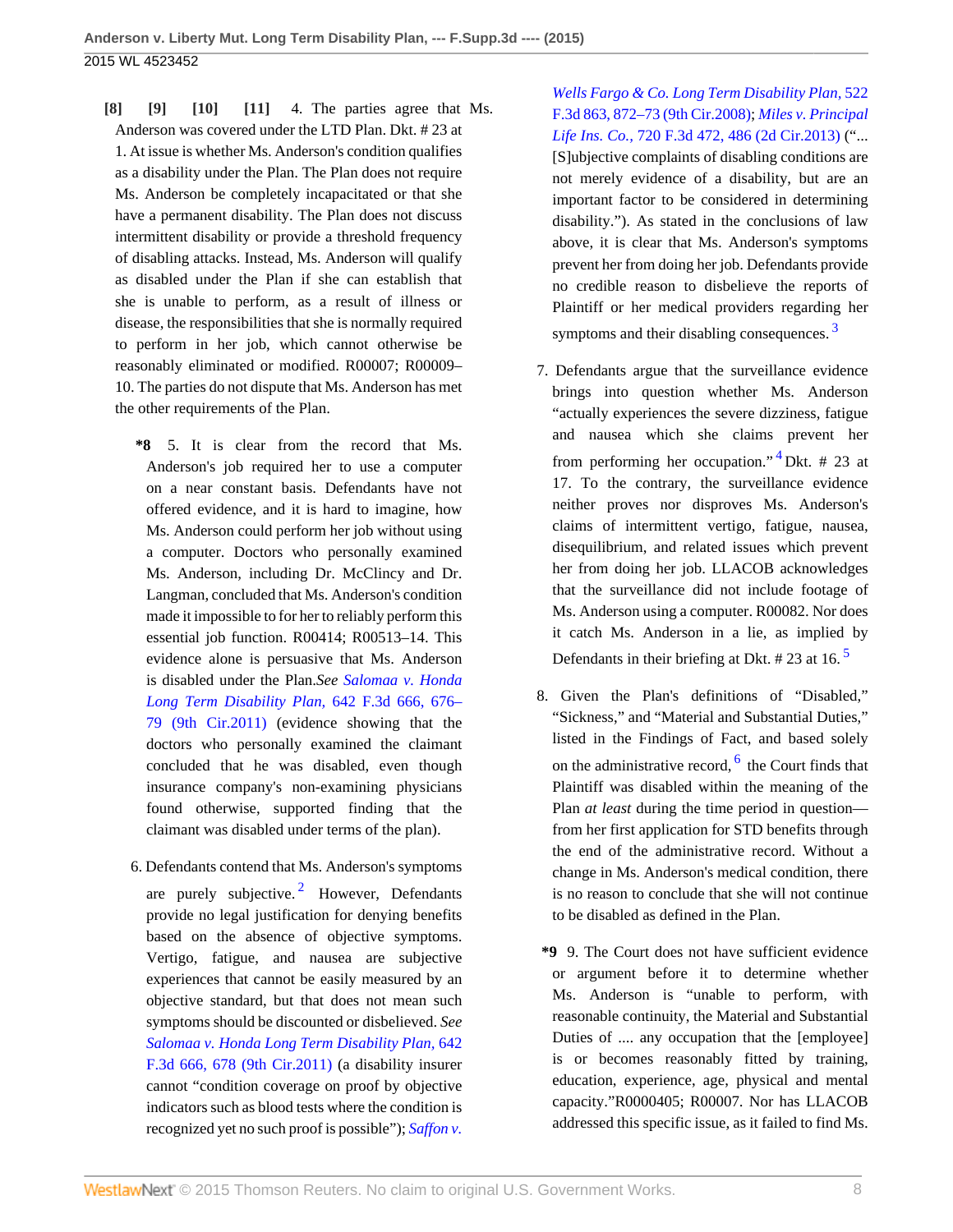Anderson met any definition of disability under the Plan. *See* R00082. The Court will therefore remand to LLACOB the issue of extending benefits to Ms. Anderson beyond the 18–month period prescribed for "own occupation" benefits under the Plan.

- 10. A district court may award prejudgment interest in ERISA cases to compensate a plaintiff for the loss she incurred as a result of the defendant's nonpayment of benefits. *[Dishman v. UNUM Life](http://www.westlaw.com/Link/Document/FullText?findType=Y&serNum=2001879912&pubNum=0000506&originatingDoc=I5f3227e6352611e5b4bafa136b480ad2&refType=RP&fi=co_pp_sp_506_988&originationContext=document&vr=3.0&rs=cblt1.0&transitionType=DocumentItem&contextData=(sc.UserEnteredCitation)#co_pp_sp_506_988) Ins. Co. of Am.,* [269 F.3d 974, 988 \(9th Cir.2001\)](http://www.westlaw.com/Link/Document/FullText?findType=Y&serNum=2001879912&pubNum=0000506&originatingDoc=I5f3227e6352611e5b4bafa136b480ad2&refType=RP&fi=co_pp_sp_506_988&originationContext=document&vr=3.0&rs=cblt1.0&transitionType=DocumentItem&contextData=(sc.UserEnteredCitation)#co_pp_sp_506_988). Whether to award prejudgment interest "is a question of fairness, lying within the court's sound discretion, to be answered by balancing the equities."*[Shaw v. Int'l Ass'n of Machinists &](http://www.westlaw.com/Link/Document/FullText?findType=Y&serNum=1985102034&pubNum=0000350&originatingDoc=I5f3227e6352611e5b4bafa136b480ad2&refType=RP&fi=co_pp_sp_350_1465&originationContext=document&vr=3.0&rs=cblt1.0&transitionType=DocumentItem&contextData=(sc.UserEnteredCitation)#co_pp_sp_350_1465) [Aerospace Workers Pension Plan,](http://www.westlaw.com/Link/Document/FullText?findType=Y&serNum=1985102034&pubNum=0000350&originatingDoc=I5f3227e6352611e5b4bafa136b480ad2&refType=RP&fi=co_pp_sp_350_1465&originationContext=document&vr=3.0&rs=cblt1.0&transitionType=DocumentItem&contextData=(sc.UserEnteredCitation)#co_pp_sp_350_1465)* 750 F.2d 1458, [1465 \(9th Cir.1985\)](http://www.westlaw.com/Link/Document/FullText?findType=Y&serNum=1985102034&pubNum=0000350&originatingDoc=I5f3227e6352611e5b4bafa136b480ad2&refType=RP&fi=co_pp_sp_350_1465&originationContext=document&vr=3.0&rs=cblt1.0&transitionType=DocumentItem&contextData=(sc.UserEnteredCitation)#co_pp_sp_350_1465) (quoting *[Wessel v. Buhler,](http://www.westlaw.com/Link/Document/FullText?findType=Y&serNum=1971108520&pubNum=0000350&originatingDoc=I5f3227e6352611e5b4bafa136b480ad2&refType=RP&fi=co_pp_sp_350_284&originationContext=document&vr=3.0&rs=cblt1.0&transitionType=DocumentItem&contextData=(sc.UserEnteredCitation)#co_pp_sp_350_284)* [437 F.2d 279, 284 \(9th Cir.1971\)](http://www.westlaw.com/Link/Document/FullText?findType=Y&serNum=1971108520&pubNum=0000350&originatingDoc=I5f3227e6352611e5b4bafa136b480ad2&refType=RP&fi=co_pp_sp_350_284&originationContext=document&vr=3.0&rs=cblt1.0&transitionType=DocumentItem&contextData=(sc.UserEnteredCitation)#co_pp_sp_350_284)). Generally, "the interest rate prescribed for post-judgment interest under [28 U.S.C. § 1961](http://www.westlaw.com/Link/Document/FullText?findType=L&pubNum=1000546&cite=28USCAS1961&originatingDoc=I5f3227e6352611e5b4bafa136b480ad2&refType=LQ&originationContext=document&vr=3.0&rs=cblt1.0&transitionType=DocumentItem&contextData=(sc.UserEnteredCitation)) is appropriate for fixing the rate of pre-judgment interest unless the trial judge finds, on substantial evidence, that the equities of that particular case require a different rate."*[Rabbat](http://www.westlaw.com/Link/Document/FullText?findType=Y&serNum=2028757653&pubNum=0004637&originatingDoc=I5f3227e6352611e5b4bafa136b480ad2&refType=RP&fi=co_pp_sp_4637_1323&originationContext=document&vr=3.0&rs=cblt1.0&transitionType=DocumentItem&contextData=(sc.UserEnteredCitation)#co_pp_sp_4637_1323) v. Standard Ins. Co.,* [894 F.Supp.2d 1311, 1323](http://www.westlaw.com/Link/Document/FullText?findType=Y&serNum=2028757653&pubNum=0004637&originatingDoc=I5f3227e6352611e5b4bafa136b480ad2&refType=RP&fi=co_pp_sp_4637_1323&originationContext=document&vr=3.0&rs=cblt1.0&transitionType=DocumentItem&contextData=(sc.UserEnteredCitation)#co_pp_sp_4637_1323) [\(D.Or.2012\)](http://www.westlaw.com/Link/Document/FullText?findType=Y&serNum=2028757653&pubNum=0004637&originatingDoc=I5f3227e6352611e5b4bafa136b480ad2&refType=RP&fi=co_pp_sp_4637_1323&originationContext=document&vr=3.0&rs=cblt1.0&transitionType=DocumentItem&contextData=(sc.UserEnteredCitation)#co_pp_sp_4637_1323) (quoting *[Blankenship v. Liberty Life](http://www.westlaw.com/Link/Document/FullText?findType=Y&serNum=2012282883&pubNum=0000506&originatingDoc=I5f3227e6352611e5b4bafa136b480ad2&refType=RP&fi=co_pp_sp_506_628&originationContext=document&vr=3.0&rs=cblt1.0&transitionType=DocumentItem&contextData=(sc.UserEnteredCitation)#co_pp_sp_506_628) Assur. Co. of Boston,* [486 F.3d 620, 628 \(9th](http://www.westlaw.com/Link/Document/FullText?findType=Y&serNum=2012282883&pubNum=0000506&originatingDoc=I5f3227e6352611e5b4bafa136b480ad2&refType=RP&fi=co_pp_sp_506_628&originationContext=document&vr=3.0&rs=cblt1.0&transitionType=DocumentItem&contextData=(sc.UserEnteredCitation)#co_pp_sp_506_628) [Cir.2007\)\)](http://www.westlaw.com/Link/Document/FullText?findType=Y&serNum=2012282883&pubNum=0000506&originatingDoc=I5f3227e6352611e5b4bafa136b480ad2&refType=RP&fi=co_pp_sp_506_628&originationContext=document&vr=3.0&rs=cblt1.0&transitionType=DocumentItem&contextData=(sc.UserEnteredCitation)#co_pp_sp_506_628).
- 11. Plaintiff is entitled to receive long-term disability benefits from the beginning of her eligibility through the 18–month period prescribed in the Plan, to recover pre-judgment interest on those unpaid benefits consistent with the rate prescribed for post-judgment interest under [28 U.S.C. § 1961,](http://www.westlaw.com/Link/Document/FullText?findType=L&pubNum=1000546&cite=28USCAS1961&originatingDoc=I5f3227e6352611e5b4bafa136b480ad2&refType=LQ&originationContext=document&vr=3.0&rs=cblt1.0&transitionType=DocumentItem&contextData=(sc.UserEnteredCitation)) and to recover her attorney's fees and costs pursuant to [29 U.S.C. § 1132\(g\)\(1\)](http://www.westlaw.com/Link/Document/FullText?findType=L&pubNum=1000546&cite=29USCAS1132&originatingDoc=I5f3227e6352611e5b4bafa136b480ad2&refType=LQ&originationContext=document&vr=3.0&rs=cblt1.0&transitionType=DocumentItem&contextData=(sc.UserEnteredCitation)).

### **V. CONCLUSION**

Having reviewed Plaintiff's and Defendants' cross motions, the responses in opposition thereto and replies in support thereof, the Court hereby FINDS and ORDERS:

- 1) Defendants' Motion for Judgment under [Federal Rule of](http://www.westlaw.com/Link/Document/FullText?findType=L&pubNum=1000600&cite=USFRCPR52&originatingDoc=I5f3227e6352611e5b4bafa136b480ad2&refType=LQ&originationContext=document&vr=3.0&rs=cblt1.0&transitionType=DocumentItem&contextData=(sc.UserEnteredCitation)) [Civil Procedure 52](http://www.westlaw.com/Link/Document/FullText?findType=L&pubNum=1000600&cite=USFRCPR52&originatingDoc=I5f3227e6352611e5b4bafa136b480ad2&refType=LQ&originationContext=document&vr=3.0&rs=cblt1.0&transitionType=DocumentItem&contextData=(sc.UserEnteredCitation)) (Dkt. # 24) is DENIED.
- 2) Plaintiff's Motion for Judgment under [Federal Rule](http://www.westlaw.com/Link/Document/FullText?findType=L&pubNum=1000600&cite=USFRCPR52&originatingDoc=I5f3227e6352611e5b4bafa136b480ad2&refType=LQ&originationContext=document&vr=3.0&rs=cblt1.0&transitionType=DocumentItem&contextData=(sc.UserEnteredCitation)) [of Civil Procedure 52](http://www.westlaw.com/Link/Document/FullText?findType=L&pubNum=1000600&cite=USFRCPR52&originatingDoc=I5f3227e6352611e5b4bafa136b480ad2&refType=LQ&originationContext=document&vr=3.0&rs=cblt1.0&transitionType=DocumentItem&contextData=(sc.UserEnteredCitation)) (Dkt. # 15) is GRANTED IN PART. Plaintiff is entitled to receive long-term disability benefits from the beginning of her eligibility through the 18–month period prescribed in the Plan, to recover pre-judgment interest on those unpaid benefits, and to recover attorney's fees and costs. However, the Court REMANDS to LLACOB the issue of extending benefits to Ms. Anderson beyond the 18–month period prescribed for own occupation benefits under the Plan.
- 3) *No later than ten (10) days from the date of this Order,* Plaintiff shall file a Motion for Attorney's Fees, noting it for consideration pursuant to this Court's Local Rules. The motion shall be supported by documentary evidence reflecting the amount of fees sought, and shall include argument as to the authority upon which such fees may be granted and why such fees are reasonable. Defendants shall file any Response in accordance with the Local Rules, and Plaintiff may file a Reply in accordance with the same.

**\*10** 4) This matter is now CLOSED.

### **All Citations**

--- F.Supp.3d ----, 2015 WL 4523452

### Footnotes

- <span id="page-8-0"></span>[1](#page-3-0) LLACOB is a subsidiary of Liberty Mutual, among other companies. Dkt. # 5.
- <span id="page-8-1"></span>[2](#page-7-4) However, Defendants acknowledge that "objective testing supported [Ms. Anderson's] claims of vestibular dysfunction, but found that there was insufficient evidence that this dysfunction actually resulted in restrictions and limitations that would preclude plaintiff from performing her own occupation."Dkt. # 23 at 2.
- <span id="page-8-2"></span>[3](#page-7-5) Defendants go to great length to list doctor visits where Ms. Anderson was not suffering from vertigo, fatigue, nausea, or disequilibrium at the time of the appointment. Dkt. #23 at 12–13. The absence of intermittent symptoms at any one time does not prove they do not exist on a regular basis. The Court does not find this evidence outweighs the credible assertions of Ms. Anderson and her medical providers as to the existence of her symptoms, including several contemporaneous observations of her symptoms. See Dkt. # 26 at 3–5.
- <span id="page-8-3"></span>[4](#page-7-6) The Court notes that LLACOB obtained surveillance of Ms. Anderson after she submitted her final appeal for LTD benefits and relied upon that surveillance as a basis for denying her appeal, when Ms. Anderson had no opportunity to review